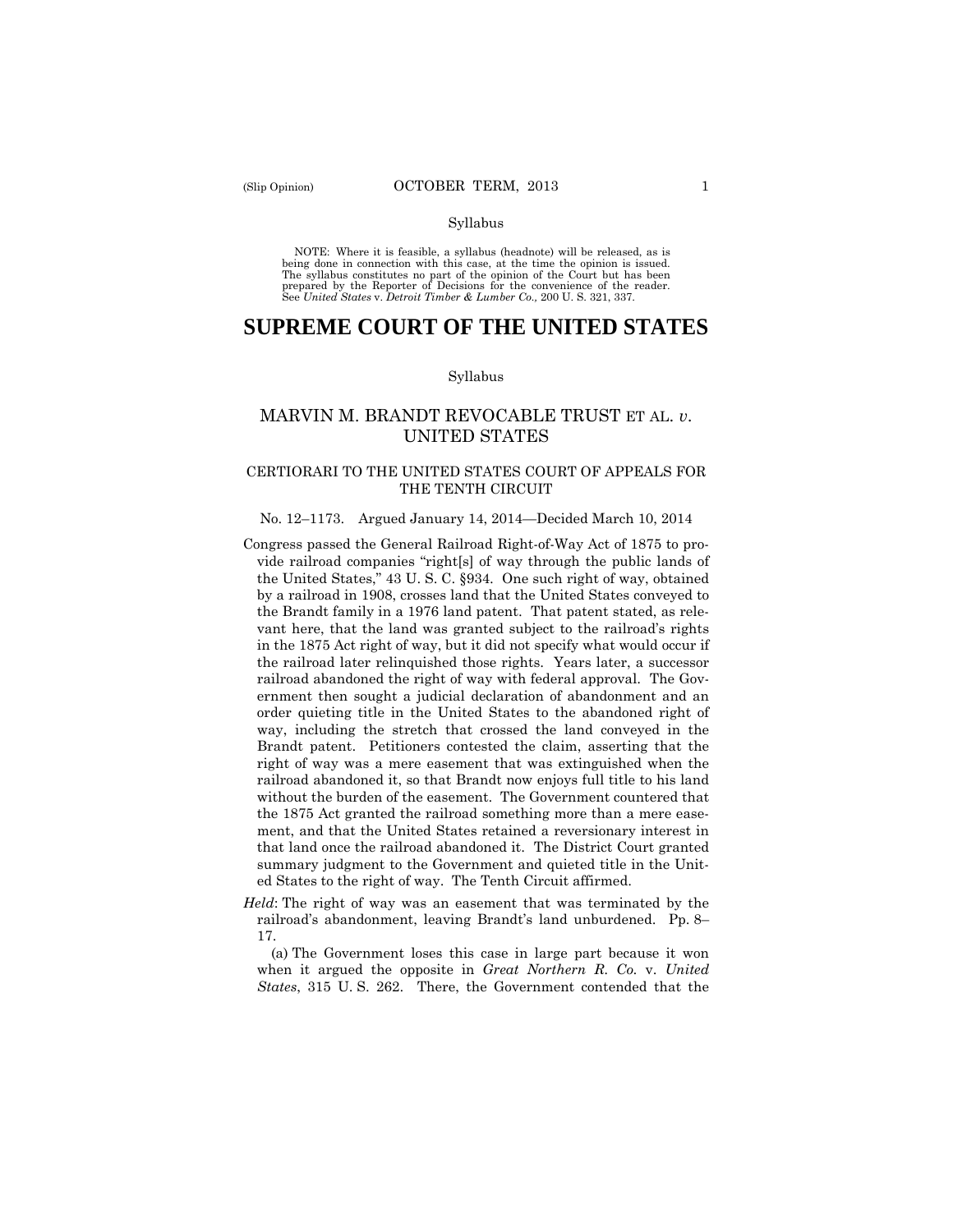### 2 MARVIN M. BRANDT REVOCABLE TRUST *v.* UNITED STATES Syllabus

1875 Act (unlike pre-1871 statutes granting rights of way) granted nothing more than an easement, and that the railroad in that case therefore had no interest in the resources beneath the surface of its right of way. This Court adopted the Government's position in full. It found the 1875 Act's text "wholly inconsistent" with the grant of a fee interest, *id.*, at 271; agreed with the Government that cases describing the nature of rights of way granted prior to 1871 were "not controlling" because of a major shift in congressional policy concerning land grants to railroads after that year, *id.*, at 278; and held that the 1875 Act "clearly grants only an easement," *id.*, at 271. Under well-established common law property principles, an easement disappears when abandoned by its beneficiary, leaving the owner of the underlying land to resume a full and unencumbered interest in the land. See *Smith* v. *Townsend*, 148 U. S. 490, 499. Pp. 8–12.

 have survived this Court's unequivocal statement to the contrary in *Great Northern*. Finally, later enacted statutes, see 43 U. S. C. (b) The Government asks this Court to limit *Great Northern*'s characterization of 1875 Act rights of way as easements to the question of who owns the oil and minerals beneath a right of way. But nothing in the 1875 Act's text supports that reading, and the Government's reliance on the similarity of the language in the 1875 Act and pre-1871 statutes directly contravenes the very premise of *Great Northern*: that the 1875 Act granted a fundamentally different interest than did its predecessor statutes. Nor do this Court's decisions in *Stalker* v. *Oregon Short Line R. Co.*, 225 U. S. 142, and *Great Northern R. Co.* v. *Steinke*, 261 U. S. 119, support the Government's position. The dispute in each of those cases was framed in terms of competing claims to acquire and develop a particular tract of land, and it does not appear that the Court considered—much less rejected—an argument that the railroad had only an easement in the contested land. But to the extent that those cases could be read to imply that the interest was something more, any such implication would not §§912, 940; 16 U. S. C. §1248(c), do not define or shed light on the nature of the interest Congress granted to railroads in their rights of way in 1875. They instead purport only to dispose of interests (if any) the United States already possesses. Pp. 12–17.

496 Fed. Appx. 822, reversed and remanded.

ROBERTS, C. J., delivered the opinion of the Court, in which SCALIA, KENNEDY, THOMAS, GINSBURG, BREYER, ALITO, and KAGAN, JJ., joined. SOTOMAYOR, J., filed a dissenting opinion.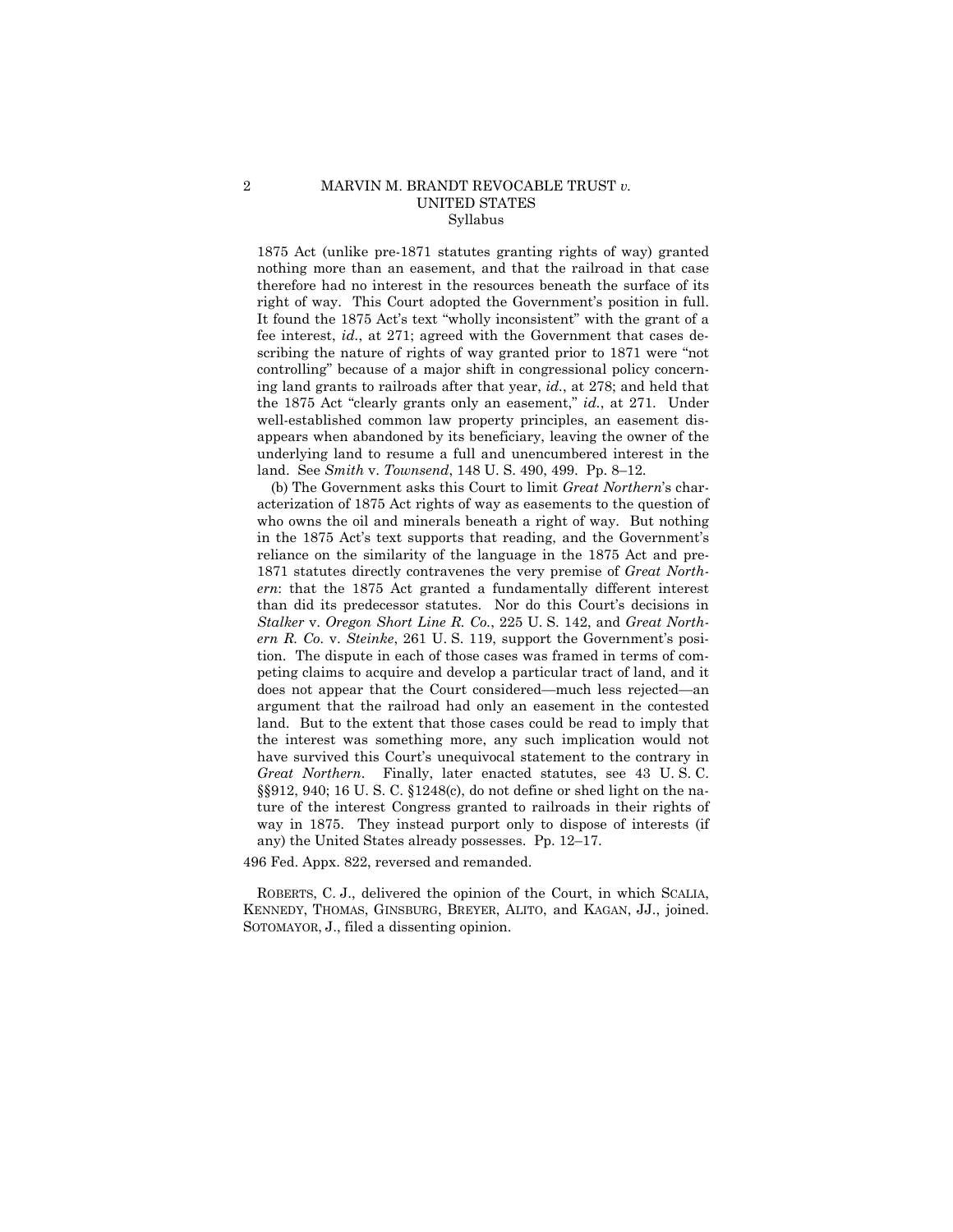preliminary print of the United States Reports. Readers are requested to notify the Reporter of Decisions, Supreme Court of the United States, Wash- ington, D. C. 20543, of any typographical or other formal errors, in order that corrections may be made before the preliminary print goes to press. NOTICE: This opinion is subject to formal revision before publication in the

### $\frac{1}{2}$  ,  $\frac{1}{2}$  ,  $\frac{1}{2}$  ,  $\frac{1}{2}$  ,  $\frac{1}{2}$  ,  $\frac{1}{2}$  ,  $\frac{1}{2}$ **SUPREME COURT OF THE UNITED STATES**

### $\frac{1}{2}$  ,  $\frac{1}{2}$  ,  $\frac{1}{2}$  ,  $\frac{1}{2}$  ,  $\frac{1}{2}$  ,  $\frac{1}{2}$ No. 12–1173

# MARVIN M. BRANDT REVOCABLE TRUST, ET AL. PETITIONERS *v.* UNITED STATES

# ON WRIT OF CERTIORARI TO THE UNITED STATES COURT OF APPEALS FOR THE TENTH CIRCUIT

### [March 10, 2014]

 CHIEF JUSTICE ROBERTS delivered the opinion of the Court.

In the mid-19th century, Congress began granting private railroad companies rights of way over public lands to encourage the settlement and development of the West. Many of those same public lands were later conveyed by the Government to homesteaders and other settlers, with the lands continuing to be subject to the railroads' rights of way. The settlers and their successors remained, but many of the railroads did not. This case presents the question of what happens to a railroad's right of way granted under a particular statute—the General Railroad Right-of-Way Act of 1875—when the railroad abandons it: does it go to the Government, or to the private party who acquired the land underlying the right of way?

I

A

In the early to mid-19th century, America looked west. The period from the Louisiana Purchase in 1803 to the Gadsden Purchase in 1853 saw the acquisition of the western lands that filled out what is now the contiguous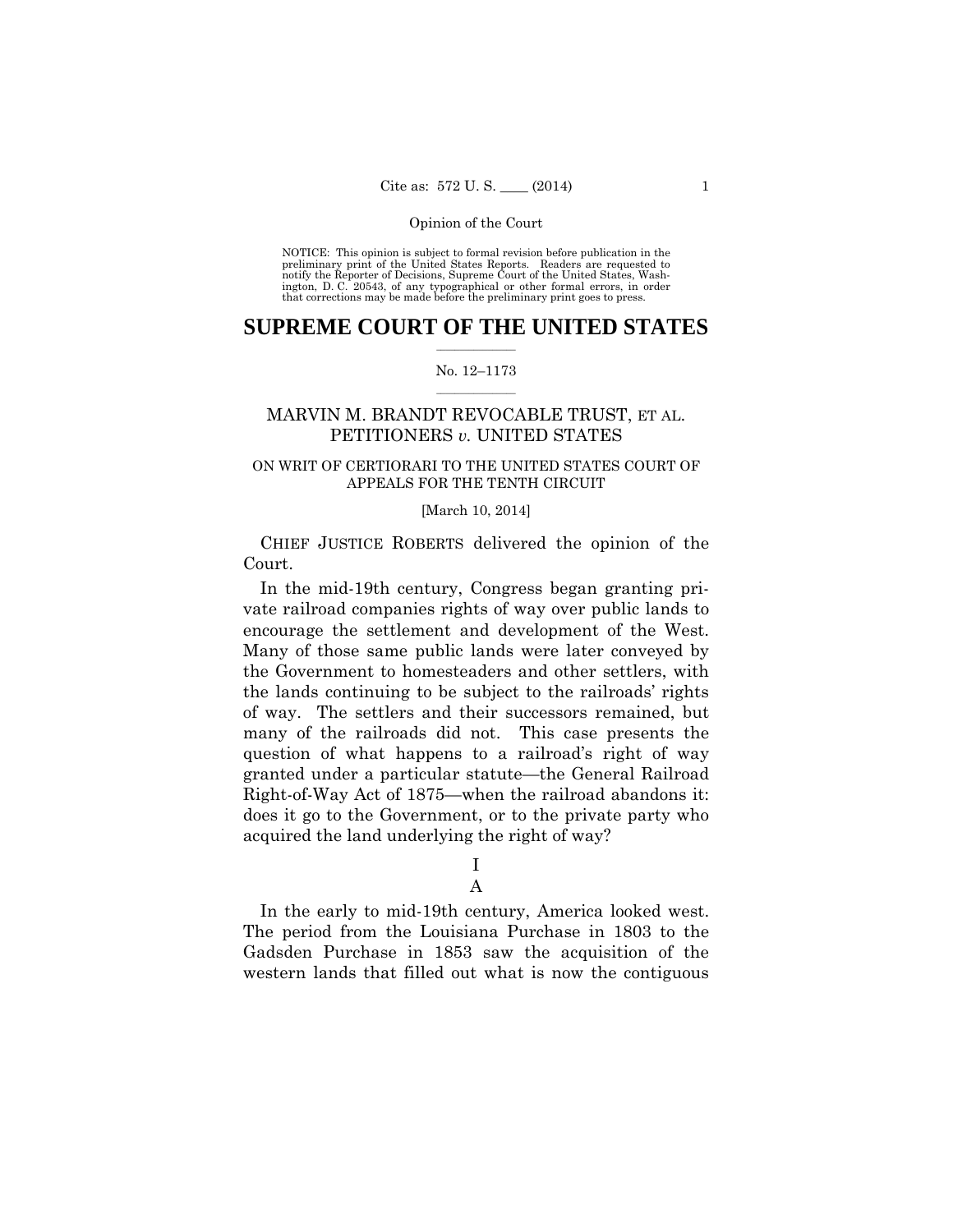# United States.

The young country had numerous reasons to encourage settlement and development of this vast new expanse. What it needed was a fast and reliable way to transport people and property to those frontier lands. New technology provided the answer: the railroad. The Civil War spurred the effort to develop a transcontinental railroad, as the Federal Government saw the need to protect its citizens and secure its possessions in the West. *Leo Sheep Co.* v. *United States*, 440 U. S. 668, 674–676 (1979). The construction of such a railroad would "furnish a cheap and expeditious mode for the transportation of troops and supplies," help develop "the agricultural and mineral resources of this territory," and foster settlement. *United States* v. *Union Pacific R. Co.*, 91 U. S. 72, 80 (1875).

The substantial benefits a transcontinental railroad could bring were clear, but building it was no simple matter. The risks were great and the costs were staggering. Popular sentiment grew for the Government to play a role in supporting the massive project. Indeed, in 1860, President Lincoln's winning platform proclaimed: "That a railroad to the Pacific Ocean is imperatively demanded by the interests of the whole country; that the Federal Government ought to render immediate and efficient aid in its construction." J. Ely, Railroads and American Law 51 (2001). But how to do it? Sufficient funds were not at hand (especially with a Civil War to fight), and there were serious reservations about the legal authority for direct financing. "The policy of the country, to say nothing of the supposed want of constitutional power, stood in the way of the United States taking the work into its own hands." *Union Pacific R. Co.*, *supra*, at 81.

What the country did have, however, was land—lots of it. It could give away vast swaths of public land—which at the time possessed little value without reliable transportation—in hopes that such grants would increase the appeal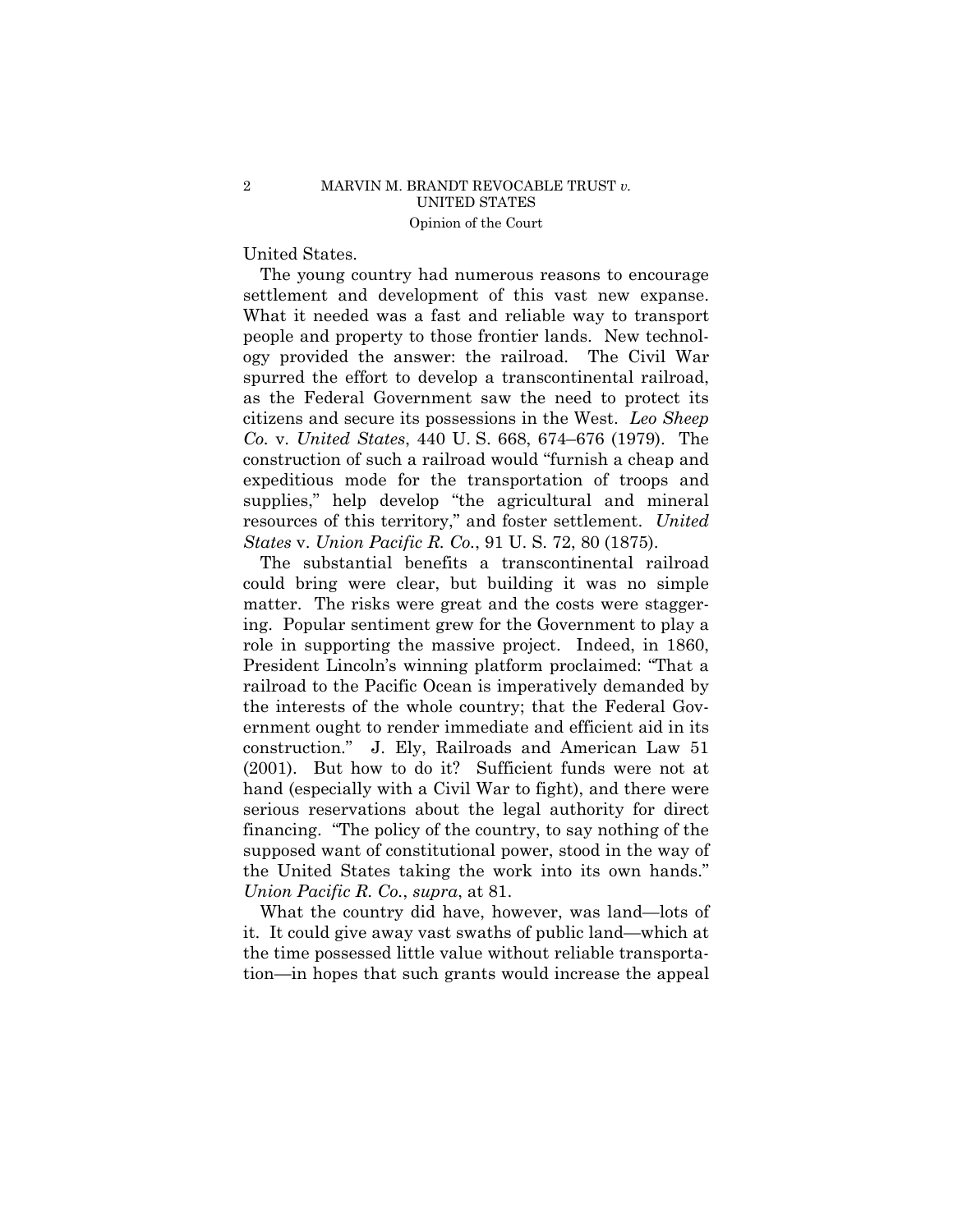along those rights of way. P. Gates, History of Public Land of a transcontinental railroad to private investors. Ely, *supra*, at 52–53. In the early 1860s, Congress began granting to railroad companies rights of way through the public domain, accompanied by outright grants of land Law Development 362–368 (1968). The land was conveyed in checkerboard blocks. For example, under the Union Pacific Act of 1862, odd-numbered lots of one square mile apiece were granted to the railroad, while evennumbered lots were retained by the United States. *Leo Sheep Co., supra*, at 672–673, 686, n. 23. Railroads could then either develop their lots or sell them, to finance construction of rail lines and encourage the settlement of future customers. Indeed, railroads became the largest secondary dispenser of public lands, after the States. Gates, *supra*, at 379.

But public resentment against such generous land grants to railroads began to grow in the late 1860s. Western settlers, initially some of the staunchest supporters of governmental railroad subsidization, complained that the railroads moved too slowly in placing their lands on the market and into the hands of farmers and settlers. Citizens and Members of Congress argued that the grants conflicted with the goal of the Homestead Act of 1862 to encourage individual citizens to settle and develop the frontier lands. By the 1870s, legislators across the political spectrum had embraced a policy of reserving public lands for settlers rather than granting them to railroads. *Id.,* at 380, 454–456.

A House resolution adopted in 1872 summed up the change in national policy, stating:

"That in the judgment of this House the policy of granting subsidies in public lands to railroads and other corporations ought to be discontinued, and that every consideration of public policy and equal justice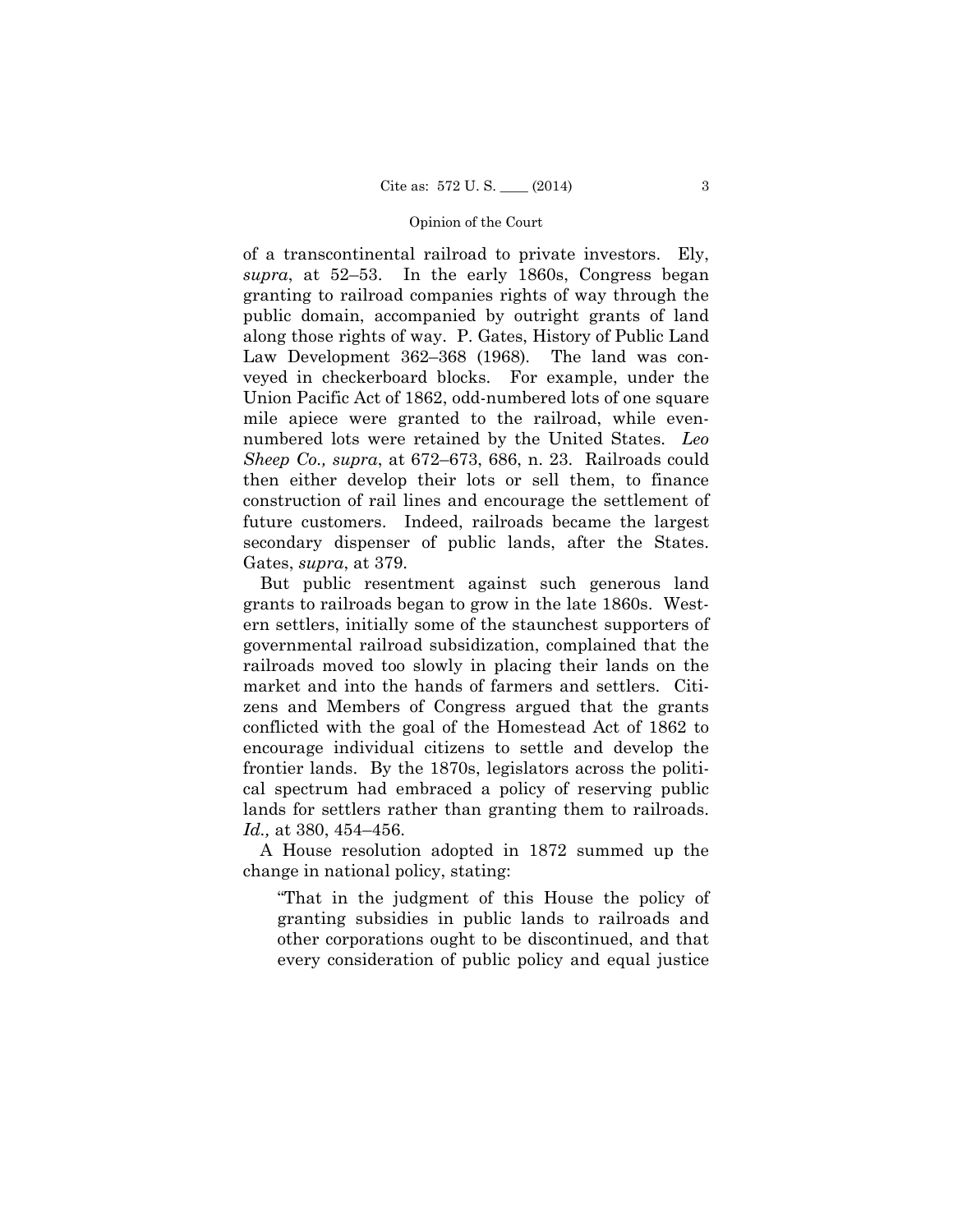to the whole people requires that the public lands should be held for the purpose of securing homesteads to actual settlers, and for educational purposes, as may be provided by law." Cong. Globe, 42d Cong., 2d Sess., 1585.

Congress enacted the last checkerboard land-grant statute for railroads in 1871. Gates, *supra,* at 380. Still wishing to encourage railroad construction, however, Congress passed at least 15 special acts between 1871 and 1875 granting to designated railroads "the right of way" through public lands, without any accompanying land subsidy. *Great Northern R. Co.* v. *United States*, 315 U. S. 262, 274, and n. 9 (1942).

Rather than continue to enact special legislation for each such right of way, Congress passed the General Railroad Right-of-Way Act of 1875, 18 Stat. 482, 43 U. S. C. §§934–939. The 1875 Act provided that "[t]he right of way through the public lands of the United States is granted to any railroad company" meeting certain requirements, "to the extent of one hundred feet on each side of the central line of said road." §934. A railroad company could obtain a right of way by the "actual construction of its road" or "in advance of construction by filing a map as provided in section four" of the Act. *Jamestown & Northern R. Co.* v. *Jones*, 177 U. S. 125, 130–131 (1900). Section 4 in turn provided that a company could "secure" its right of way by filing a proposed map of its rail corridor with a local Department of the Interior office within 12 months after survey or location of the road. §937. Upon approval by the Interior Department, the right of way would be noted on the land plats held at the local office, and from that day forward "all such lands over which such right of way shall pass shall be disposed of subject to the right of way." *Ibid.* 

The 1875 Act remained in effect until 1976, when its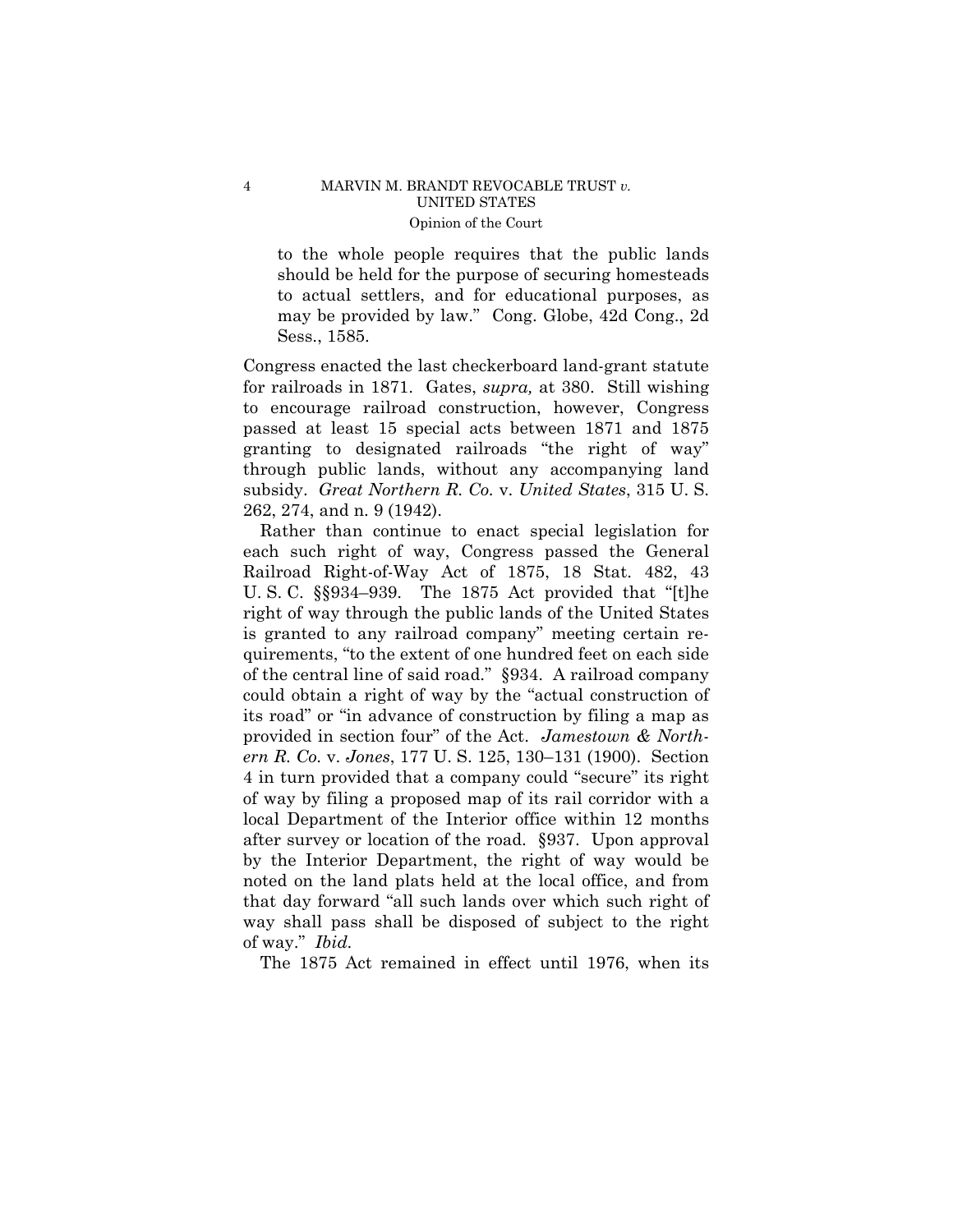provisions governing the issuance of new rights of way were repealed by the Federal Land Policy and Management Act, §706(a), 90 Stat. 2793. This case requires us to define the nature of the interest granted by the 1875 Act, in order to determine what happens when a railroad abandons its right of way.

B

Melvin M. Brandt began working at a sawmill in Fox Park, Wyoming, in 1939. He later purchased the sawmill and, in 1946, moved his family to Fox Park. Melvin's son Marvin started working at the sawmill in 1958 and came to own and operate it in 1976 until it closed, 15 years later.

In 1976, the United States patented an 83-acre parcel of land in Fox Park, surrounded by the Medicine Bow-Routt National Forest, to Melvin and Lulu Brandt. (A land patent is an official document reflecting a grant by a sovereign that is made public, or "patent.") The patent conveyed to the Brandts fee simple title to the land "with all the rights, privileges, immunities, and appurtenances, of whatsoever nature, thereunto belonging, unto said claimants, their successors and assigns, forever." App. to Pet. for Cert. 76. But the patent did include limited exceptions and reservations. For example, the patent "except[s] and reserv[es] to the United States from the land granted a right-of-way thereon for ditches or canals constructed by the authority of the United States"; "reserv[es] to the United States . . . a right-of-way for the existing Platte Access Road No. 512"; and "reserv[es] to the United States . . . a right-of-way for the existing Dry Park Road No. 517." *Id.,* at 76–77 (capitalization omitted). But if those roads cease to be used by the United States or its assigns for a period of five years, the patent provides that "the easement traversed thereby shall terminate." *Id.,* at 78.

Most relevant to this case, the patent concludes by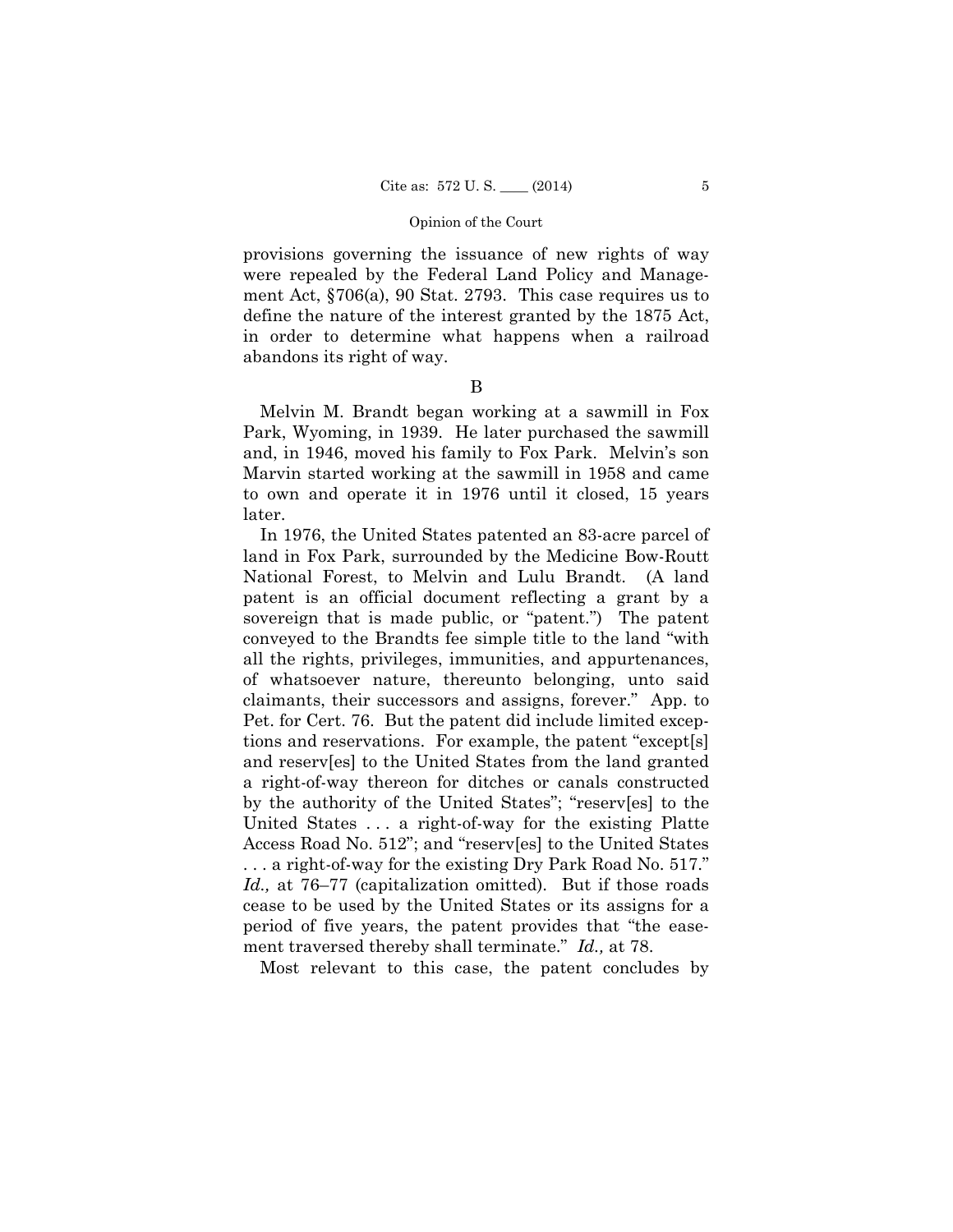stating that the land was granted "subject to those rights for railroad purposes as have been granted to the Laramie[,] Hahn's Peak & Pacific Railway Company, its successors or assigns." *Ibid.* (capitalization omitted). The patent did not specify what would occur if the railroad abandoned this right of way.

The right of way referred to in the patent was obtained by the Laramie, Hahn's Peak and Pacific Railroad  $(LHP\&P)$  in 1908, pursuant to the 1875 Act.<sup>1</sup> The right of way is 66 miles long and 200 feet wide, and it meanders south from Laramie, Wyoming, through the Medicine Bow-Routt National Forest, to the Wyoming-Colorado border. Nearly a half-mile stretch of the right of way crosses Brandt's land in Fox Park, covering ten acres of that parcel.

 Rather than shipping coal and other valuable ores as In 1911, the LHP&P completed construction of its railway over the right of way, from Laramie to Coalmont, Colorado. Its proprietors had rosy expectations, proclaiming that it would become "one of the most important railroad systems in this country." Laramie, Hahns Peak and Pacific Railway System: The Direct Gateway to Southern Wyoming, Northern Colorado, and Eastern Utah 24 (1910). But the railroad ultimately fell short of that goal. originally hoped, the LHP&P was used primarily to transport timber and cattle. R. King, Trails to Rails: A History of Wyoming's Railroads 90 (2003). Largely because of high operating costs during Wyoming winters, the LHP&P never quite achieved financial stability. It changed hands numerous times from 1914 until 1935, when it was acquired by the Union Pacific Railroad at the

——————

<sup>1</sup>Locals at the time translated the acronym LHP&P as "Lord Help Push and Pull" or "Late, Hard Pressed, and Panicky." S. Thybony, R. Rosenberg, & E. Rosenberg, The Medicine Bows: Wyoming's Mountain Country 136 (1985).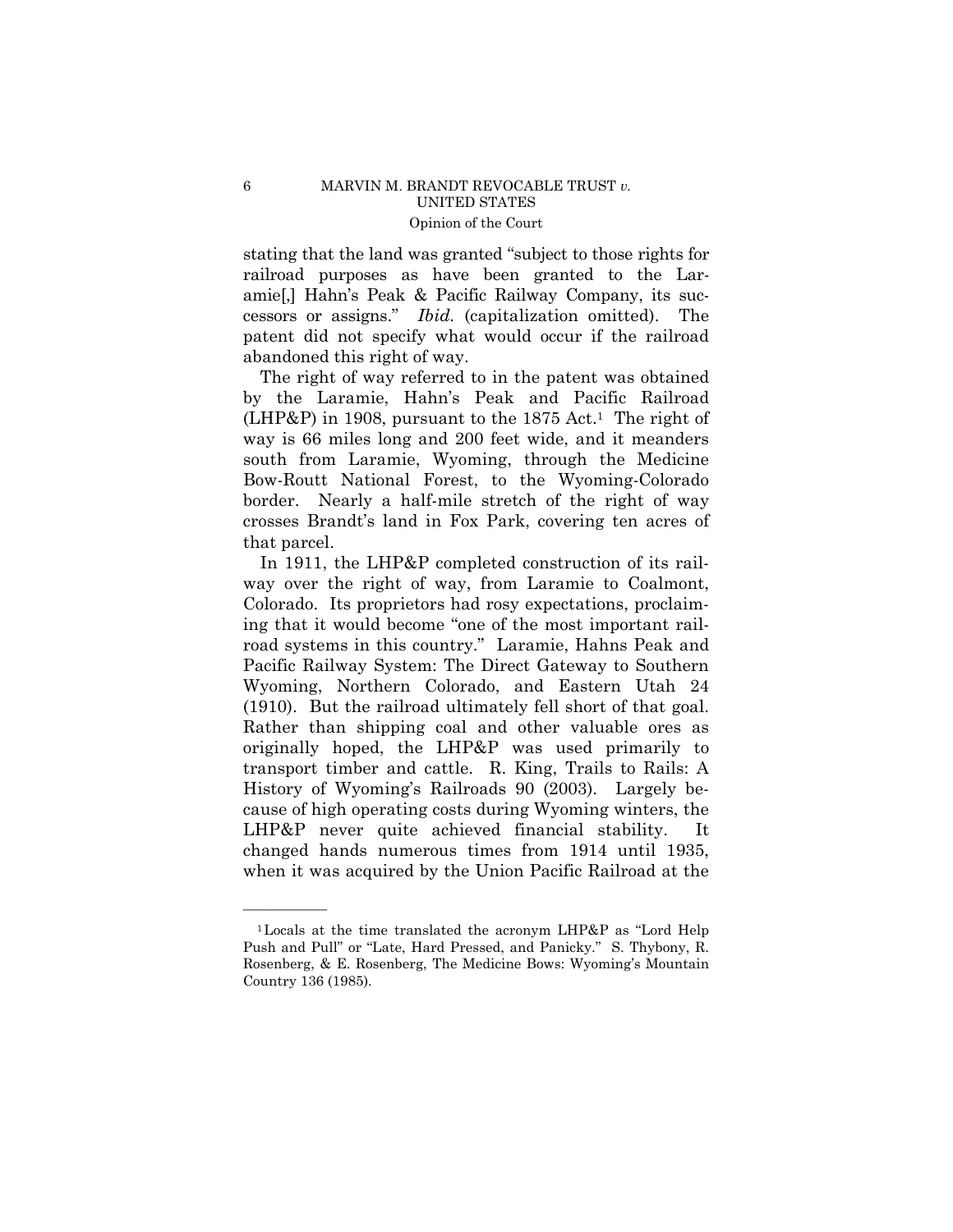urging of the Interstate Commerce Commission. *Ibid.*; S. Thybony, R. Rosenberg, & E. Rosenberg, The Medicine Bows: Wyoming's Mountain Country 136–138 (1985); F. Hollenback, The Laramie Plains Line 47–49 (1960).

In 1987, the Union Pacific sold the rail line, including the right of way, to the Wyoming and Colorado Railroad, which planned to use it as a tourist attraction. King, *supra,* at 90. That did not prove profitable either, and in 1996 the Wyoming and Colorado notified the Surface Transportation Board of its intent to abandon the right of way. The railroad tore up the tracks and ties and, after receiving Board approval, completed abandonment in 2004. In 2006 the United States initiated this action seeking a judicial declaration of abandonment and an order quieting title in the United States to the abandoned right of way. In addition to the railroad, the Government named as defendants the owners of 31 parcels of land crossed by the abandoned right of way.

The Government settled with or obtained a default judgment against all but one of those landowners—Marvin Brandt. He contested the Government's claim and filed a counterclaim on behalf of a family trust that now owns the Fox Park parcel, and himself as trustee.<sup>2</sup> Brandt asserted that the stretch of the right of way crossing his family's land was a mere easement that was extinguished upon abandonment by the railroad, so that, under common law property rules, he enjoyed full title to the land without the burden of the easement. The Government countered that it had all along retained a reversionary interest in the railroad right of way—that is, a future estate that would be restored to the United States if the railroad abandoned

——————

<sup>2</sup>The other landowners had a potential interest in much smaller acreages: No other party could claim an interest in more than three acres of the right of way, and only six of the 31 potential claims amounted to more than one acre. See Amended Complaint in No. 06– CV–0184J etc. (D Wyo.), ¶¶6–10.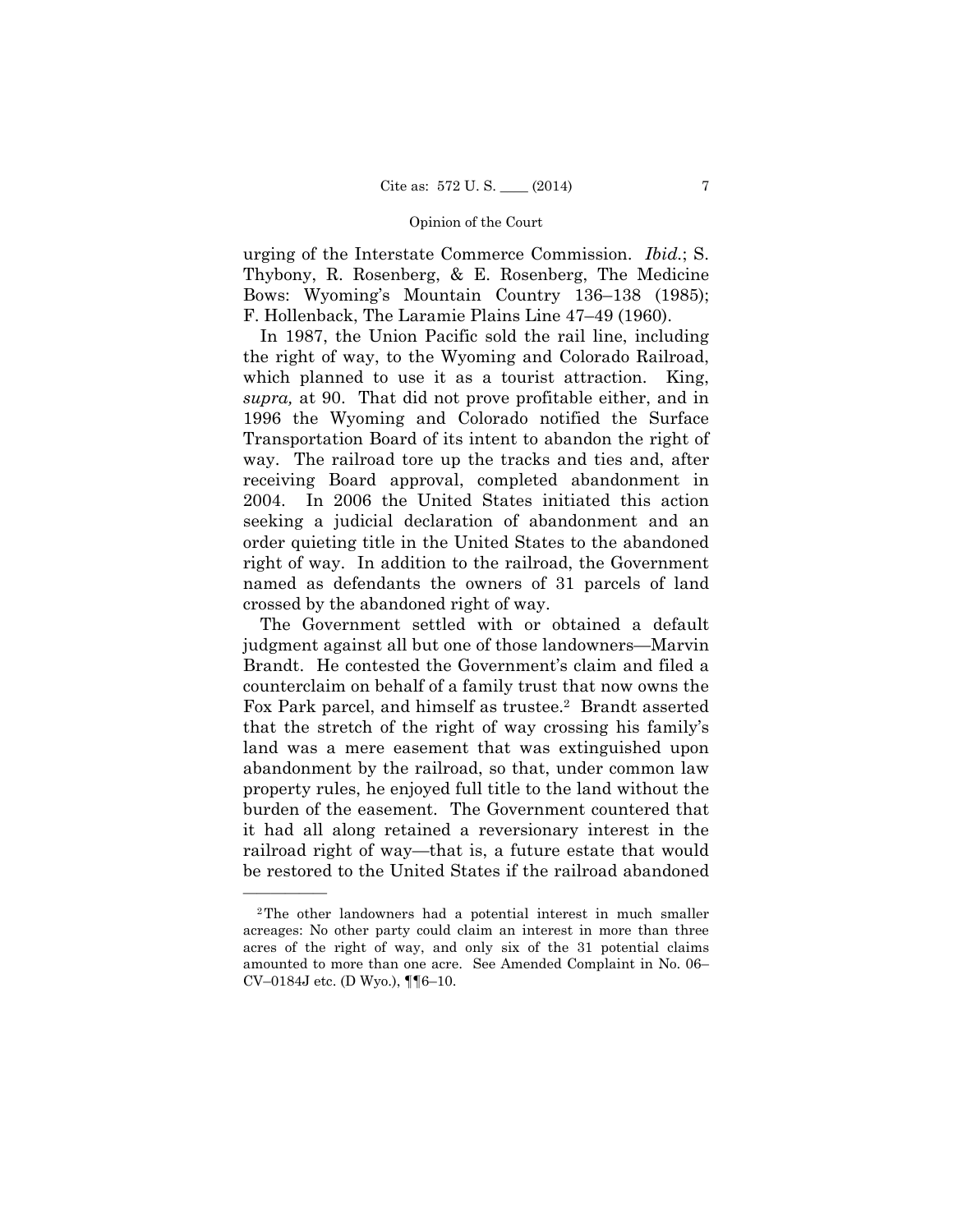or forfeited its interest.

——————

The District Court granted summary judgment to the Government and quieted title in the United States to the right of way over Brandt's land. 2008 WL 7185272 (D Wyo., Apr. 8, 2008).<sup>3</sup> The Court of Appeals affirmed. *United States* v. *Brandt*, 496 Fed. Appx. 822 (CA10 2012) (*per curiam*). The court acknowledged division among lower courts regarding the nature of the Government's interest (if any) in abandoned 1875 Act rights of way. But it concluded based on Circuit precedent that the United States had retained an "implied reversionary interest" in the right of way, which then vested in the United States when the right of way was relinquished. *Id.,* at 824.

We granted certiorari.  $570$  U.S.  $\_$  (2013).

II

This dispute turns on the nature of the interest the United States conveyed to the LHP&P in 1908 pursuant to the 1875 Act. Brandt contends that the right of way granted under the 1875 Act was an easement, so that when the railroad abandoned it, the underlying land (Brandt's Fox Park parcel) simply became unburdened of the easement. The Government does not dispute that easements normally work this way, but maintains that the 1875 Act granted the railroads something more than an easement, reserving an implied reversionary interest in that something more to the United States. The Government loses that argument today, in large part because it won when it argued the opposite before this Court more than 70 years ago, in the case of *Great Northern Railway Co.* v. *United States*, 315 U. S. 262 (1942).

In 1907, Great Northern succeeded to an 1875 Act right

<sup>3</sup>The District Court dismissed without prejudice Brandt's separate counterclaim for just compensation. Brandt then filed a takings claim in the Court of Federal Claims. That case has been stayed pending the disposition of this one.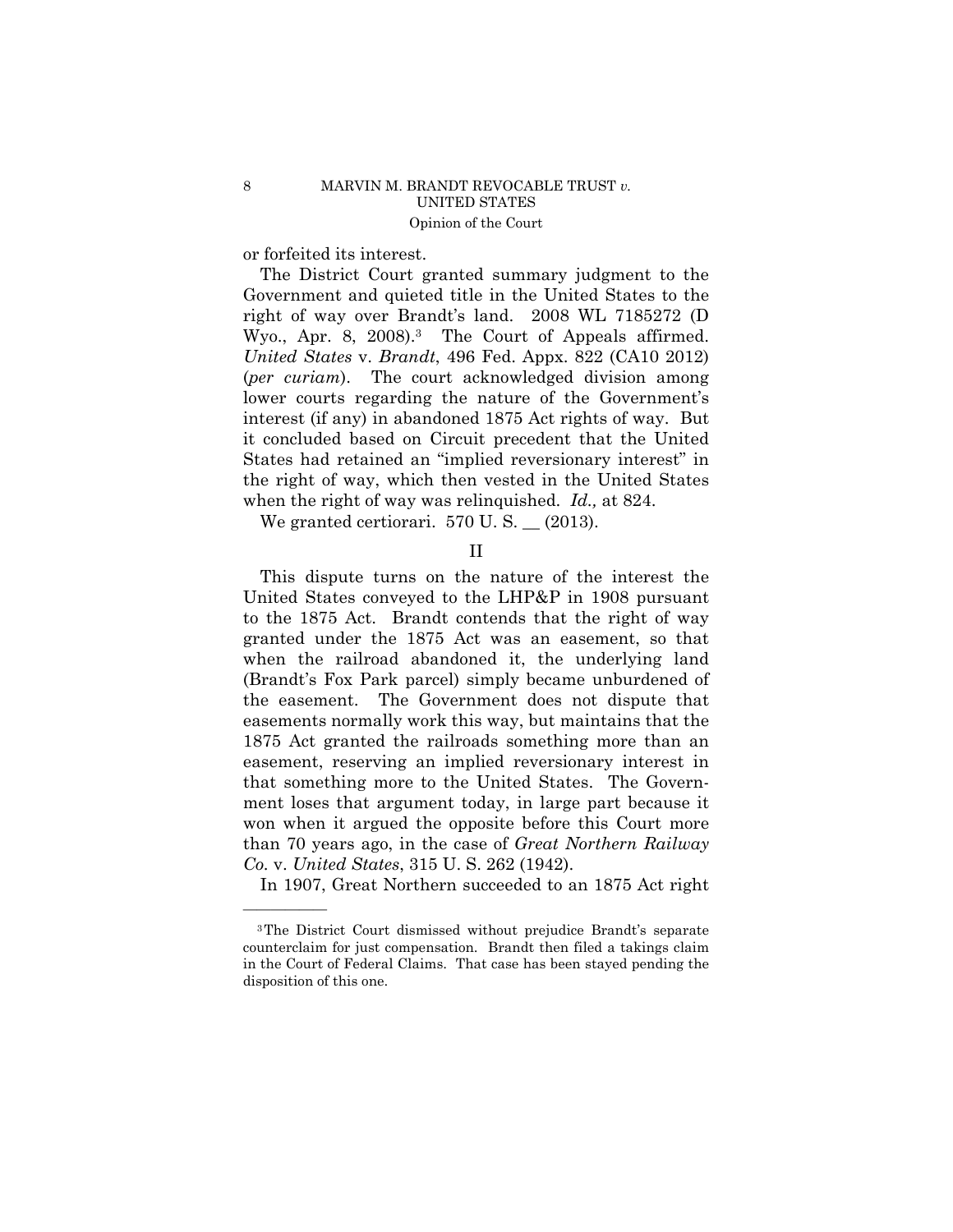of way that ran through public lands in Glacier County, Montana. Oil was later discovered in the area, and Great Northern wanted to drill beneath its right of way. But the Government sued to enjoin the railroad from doing so, claiming that the railroad had only an easement, so that the United States retained all interests beneath the surface.

This Court had indeed previously held that the pre-1871 statutes, granting rights of way accompanied by checkerboard land subsidies, conveyed to the railroads "a limited fee, made on an implied condition of reverter." See, *e.g., Northern Pacific R. Co.* v. *Townsend*, 190 U. S. 267, 271 (1903). Great Northern relied on those cases to contend that it owned a "fee" interest in the right of way, which included the right to drill for minerals beneath the surface.

The Government disagreed. It argued that "the 1875 Act granted an easement and nothing more," and that the railroad accordingly could claim no interest in the resources beneath the surface. Brief for United States in *Great Northern R. Co.* v. *United States*, O. T. 1941, No. 149, p. 29. "The year 1871 marks the end of one era and the beginning of a new in American land-grant history," the Government contended; thus, cases construing the pre-1871 statutes were inapplicable in construing the 1875 Act, *id.,* at 15, 29–30. Instead, the Government argued, the text, background, and subsequent administrative and congressional construction of the 1875 Act all made clear that, unlike rights of way granted under pre-1871 landgrant statutes, those granted under the 1875 Act were mere easements.

The Court adopted the United States' position in full, holding that the 1875 Act "clearly grants only an easement, and not a fee." *Great Northern*, 315 U. S., at 271. The Court found Section 4 of the Act "especially persuasive," because it provided that "all such lands *over* which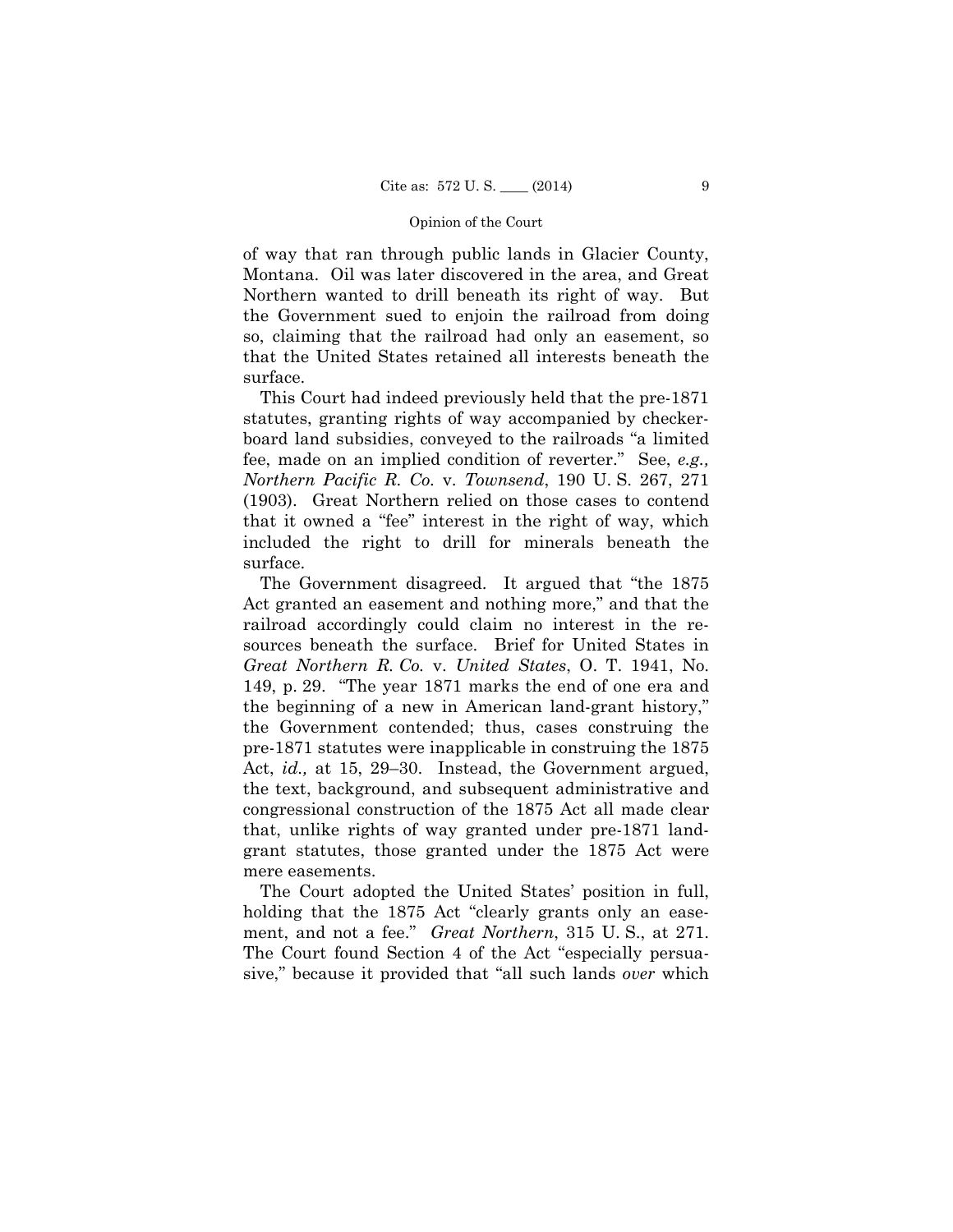such right of way." *Ibid.* Calling this language "wholly such right of way shall pass shall be disposed of *subject to* inconsistent" with the grant of a fee interest, the Court endorsed the lower court's statement that "[a]pter words to indicate the intent to convey an easement would be difficult to find." *Ibid.* 

That interpretation was confirmed, the Court explained, by the historical background against which the 1875 Act was passed and by subsequent administrative and congressional interpretation. The Court accepted the Government's position that prior cases describing the nature of pre-1871 rights of way—including *Townsend*, *supra,* at 271—were "not controlling," because of the shift in congressional policy after that year. *Great Northern*, *supra,*  at 277–278, and n. 18. The Court also specifically disavowed the characterization of an 1875 Act right of way in *Rio Grande Western R. Co.* v. *Stringham*, 239 U. S. 44 (1915), as "'a limited fee, made on an implied condition of reverter.'" *Great Northern, supra*, at 278–279 (quoting *Stringham*, *supra*, at 47). The Court noted that in *Stringham* "it does not appear that Congress' change of policy after 1871 was brought to the Court's attention," given that "[n]o brief was filed by the defendant or the United States" in that case. *Great Northern, supra*, at 279, and n. 20.

The dissent is wrong to conclude that *Great Northern*  merely held that "the right of way did not confer one particular attribute of fee title." *Post,* at 3 (opinion of SOTOMAYOR, J.). To the contrary, the Court specifically rejected the notion that the right of way conferred even a "limited fee." 315 U. S., at 279; see also *id.,* at 277–278 (declining to follow cases describing a right of way as a "limited," "base," or "qualified" fee). Instead, the Court concluded, it was "clear from the language of the Act, its legislative history, its early administrative interpretation and the construction placed upon it by Congress in subse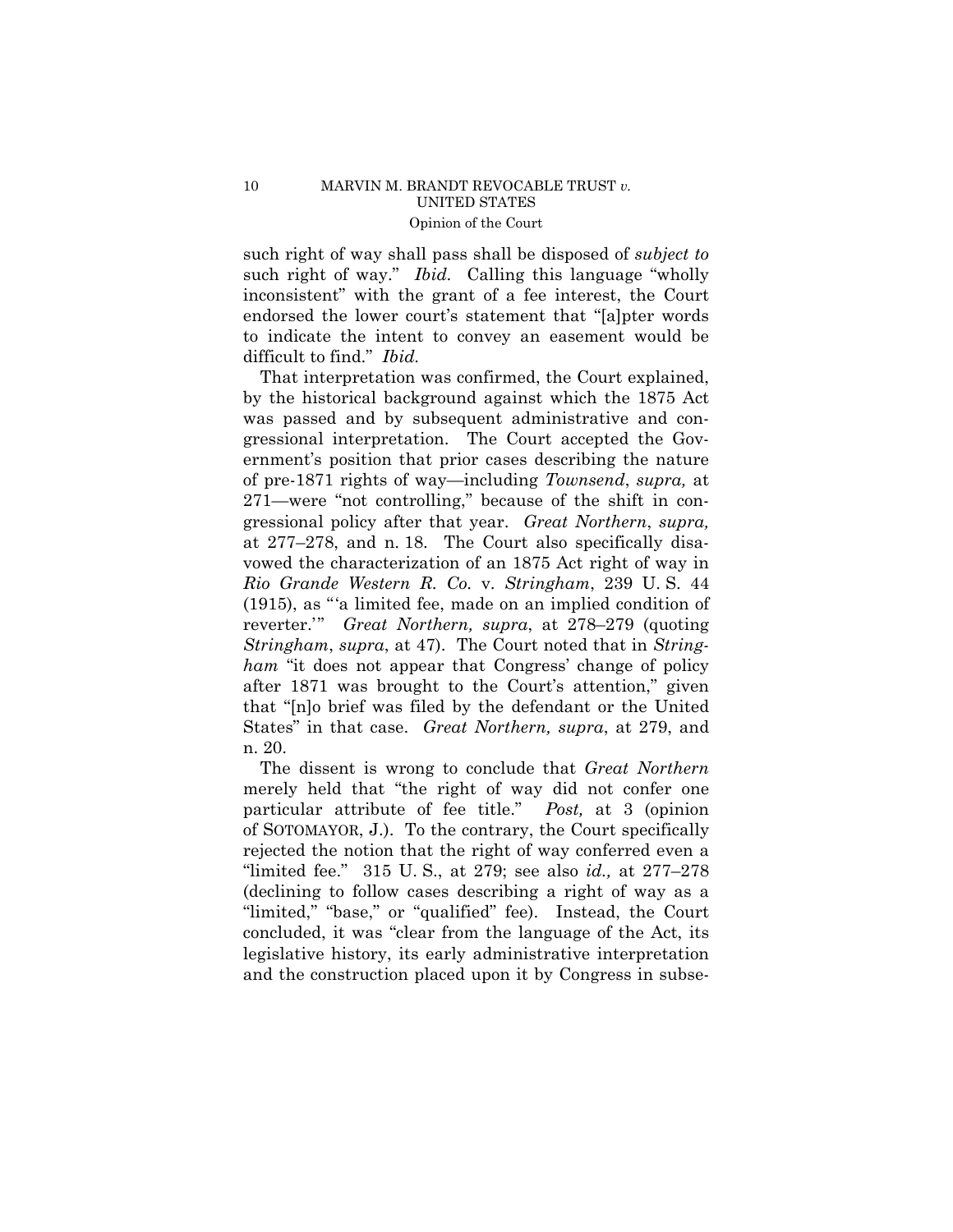quent enactments" that the railroad had obtained "only an easement in its rights of way acquired under the Act of 1875." *Id*., at 277; see *United States* v. *Union Pacific R. Co.*, 353 U. S. 112, 119 (1957) (noting the conclusion in *Great Northern* that, in the period after 1871, "only an easement for railroad purposes was granted"); 353 U. S.*,*  at 128 (Frankfurter, J., dissenting) (observing that the Court "conclude[d] in the *Great Northern* case that a right of way granted by the 1875 Act was an easement and not a limited fee").

When the United States patented the Fox Park parcel to Brandt's parents in 1976, it conveyed fee simple title to that land, "subject to those rights for railroad purposes" that had been granted to the LHP&P. The United States did not reserve to itself any interest in the right of way in that patent. Under *Great Northern*, the railroad thus had an easement in its right of way over land owned by the Brandts.

The essential features of easements—including, most important here, what happens when they cease to be used—are well settled as a matter of property law. An easement is a "nonpossessory right to enter and use land in the possession of another and obligates the possessor not to interfere with the uses authorized by the easement." Restatement (Third) of Property: Servitudes §1.2(1) (1998). "Unlike most possessory estates, easements . . . may be unilaterally terminated by abandonment, leaving the servient owner with a possessory estate unencumbered by the servitude." *Id.*, §1.2, Comment *d*; *id.,* §7.4, Comments *a*, *f*. In other words, if the beneficiary of the easement abandons it, the easement disappears, and the landowner resumes his full and unencumbered interest in the land. See *Smith* v. *Townsend*, 148 U. S. 490, 499 (1893) ("[W]hoever obtained title from the government to any . . . land through which ran this right of way would acquire a fee to the whole tract subject to the easement of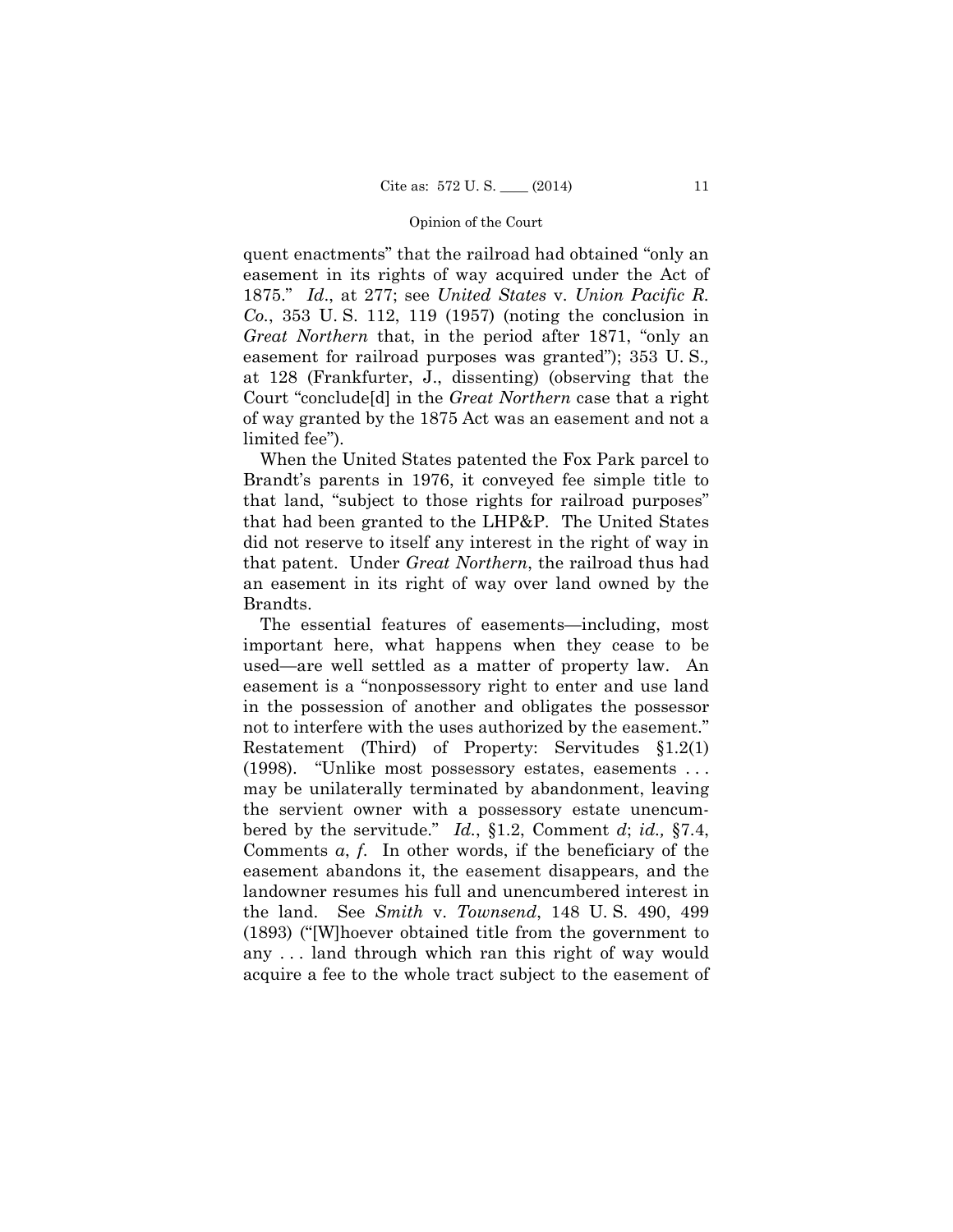the company, and if ever the use of that right of way was abandoned by the railroad company the easement would cease, and the full title to that right of way would vest in the patentee of the land"); 16 Op. Atty. Gen. 250, 254 (1879) ("the purchasers or grantees of the United States took the fee of the lands patented to them subject to the easement created by the act of 1824; but on a discontinuance or abandonment of that right of way the entire and exclusive property, and right of enjoyment thereto, vested in the proprietors of the soil").4

Those basic common law principles resolve this case. When the Wyoming and Colorado Railroad abandoned the right of way in 2004, the easement referred to in the Brandt patent terminated. Brandt's land became unburdened of the easement, conferring on him the same full rights over the right of way as he enjoyed over the rest of the Fox Park parcel.

### III

Contrary to that straightforward conclusion, the Government now tells us that *Great Northern* did not really mean what it said. Emphasizing that *Great Northern*  involved only the question of who owned the oil and min-

——————

 easement having retained a "reversionary interest." A reversionary has not retained a reversionary interest. He retains all his ownership 4Because granting an easement merely gives the grantee the right to enter and use the grantor's land for a certain purpose, but does not give the grantee any possessory interest in the land, it does not make sense under common law property principles to speak of the grantor of an interest is "any future interest left in a transferor or his successor in interest." Restatement (First) of Property §154(1)(1936). It arises when the grantor "transfers less than his entire interest" in a piece of land, and it is either certain or possible that he will retake the transferred interest at a future date. *Id.*, Comment *a*. Because the grantor of an easement has not transferred his estate or possessory interest, he interest, subject to an easement. See *Preseault* v. *United States*, 100 F. 3d 1525, 1533–1534 (CA Fed. 1996) (en banc).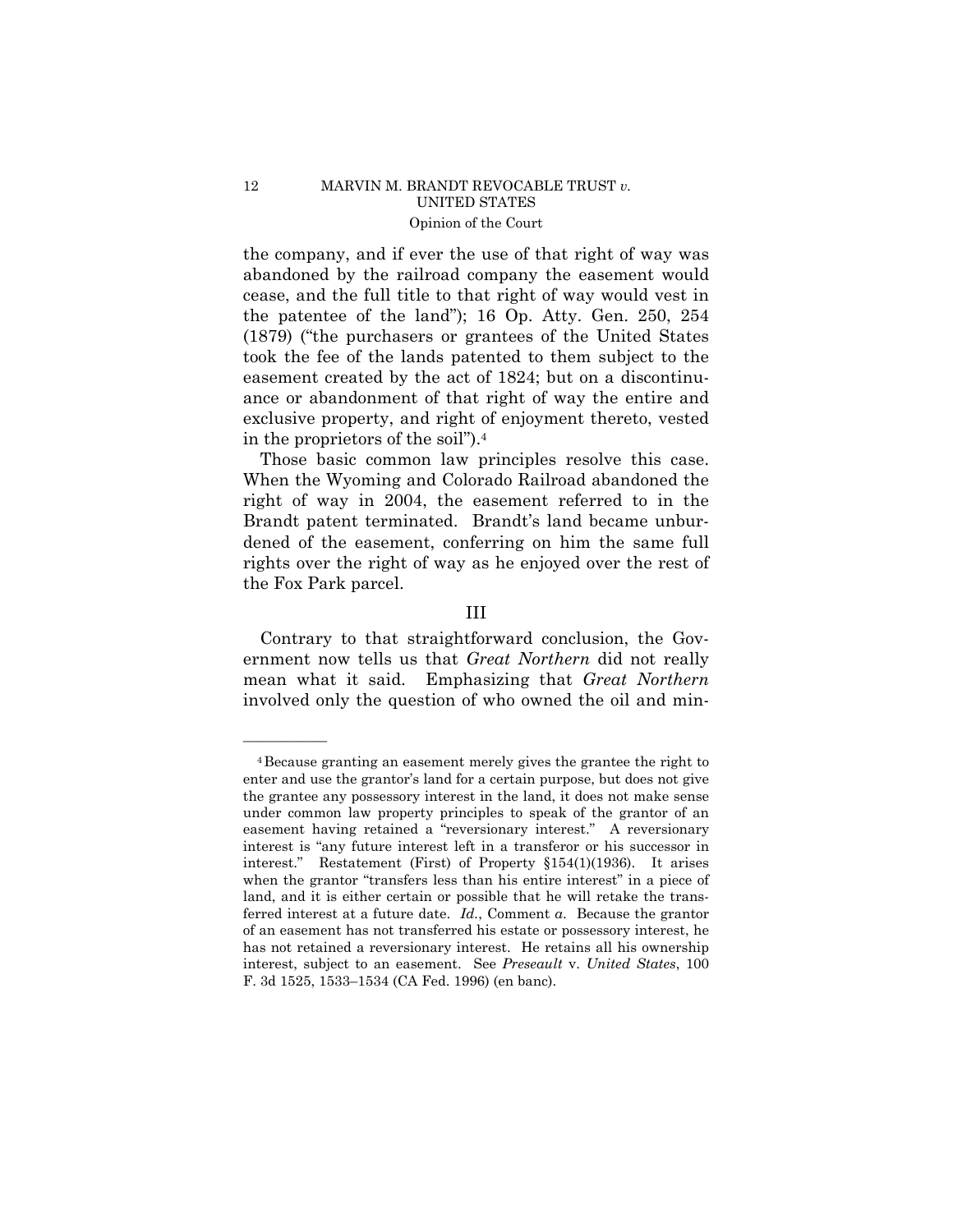erals beneath a right of way, the Government asks the Court to limit its characterization of 1875 Act rights of way as "easements" to that context. Even if the right of way has some features of an easement—such as granting only a surface interest to the railroad when the Government wants the subsurface oil and minerals—the Government asks us to hold that the right of way is not an easement for purposes of what happens when the railroad stops using it. But nothing in the text of the 1875 Act supports such an improbable (and self-serving) reading.

The Government argues that the similarity in the language of the 1875 Act and the pre-1871 statutes shows that Congress intended to reserve a reversionary interest in the lands granted under the 1875 Act, just as it did in the pre-1871 statutes. See Brief for United States 17–18. But that is directly contrary to the very premise of this Court's decision (and the Government's argument) in *Great Northern*: that the 1875 Act granted a fundamentally different interest in the rights of way than did the predecessor statutes. 315 U. S., at 277–278; see U. S. *Great Northern* Brief 30 ("[Great Northern's] argument . . . fails because it disregards the essential differences between the 1875 Act and its predecessors."). Contrary to the Government's position now—but consistent with the Government's position in 1942—*Great Northern* stands for the proposition that the pre-1871 statutes (and this Court's decisions construing them) have little relevance to the question of what interest the 1875 Act conveyed to railroads.

The Government next contends that this Court's decisions in *Stalker* v. *Oregon Short Line R. Co.*, 225 U. S. 142 (1912), and *Great Northern R. Co.* v. *Steinke*, 261 U. S. 119 (1923), support its position that the United States retains an implied reversionary interest in 1875 Act rights of way. Brief for United States 28–32. According to the Government, both *Stalker* and *Steinke* demonstrate that those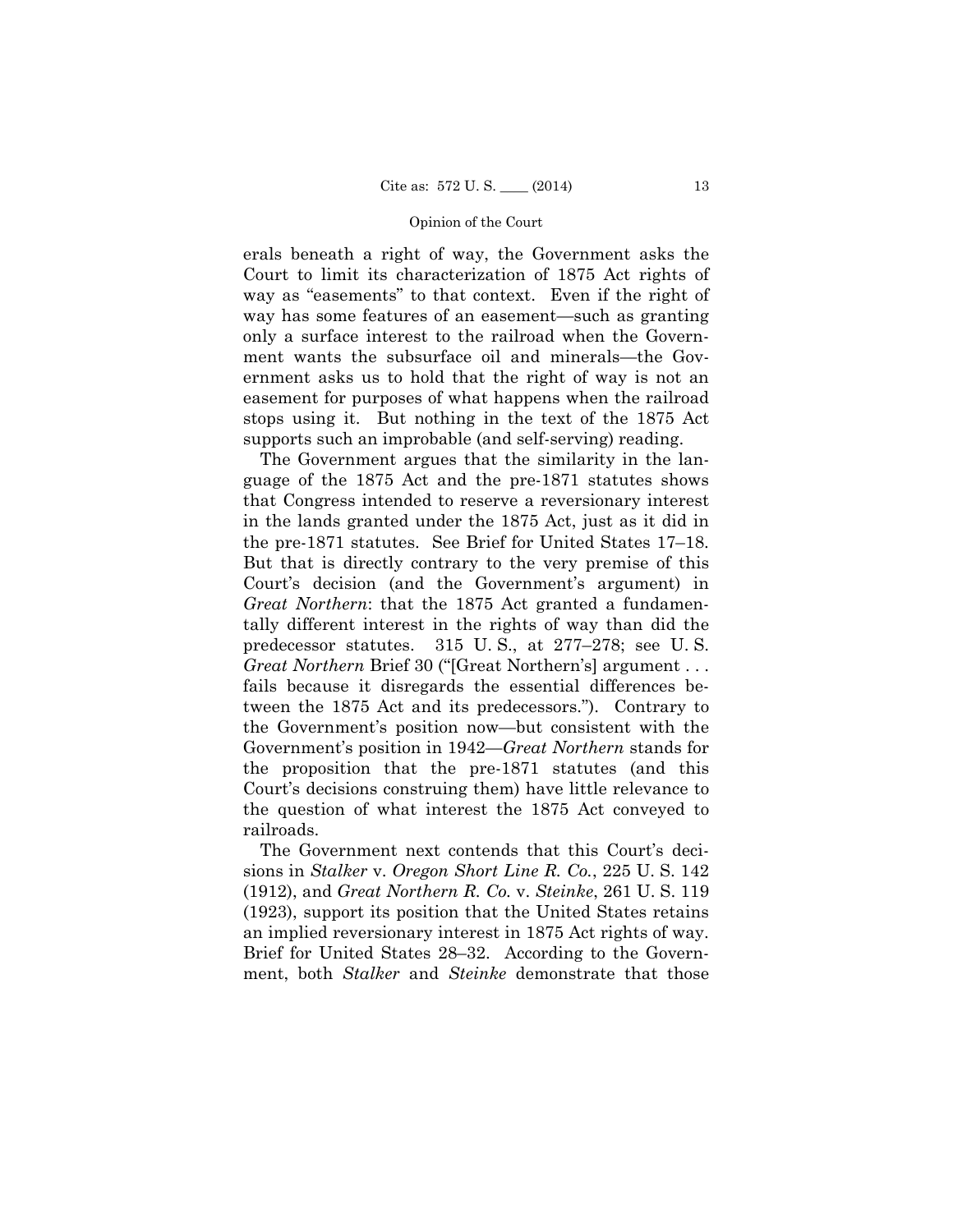rights of way cannot be bare common law easements, because those cases concluded that patents purporting to convey the land underlying a right of way were "inoperative to pass title." Brief for United States 31 (quoting *Steinke*, *supra,* at 131); see also Tr. of Oral Arg. 28–30, 33, 40–41, 44–45. If the right of way were a mere easement, the argument goes, the patent would have passed title to the underlying land subject to the railroad's right of way, rather than failing to pass title altogether. But that is a substantial overreading of those cases.

 In both *Stalker* and *Steinke*, a railroad that had already obtained an 1875 Act right of way thereafter claimed adjacent land for station grounds under the Act, as it was permitted to do because of its right of way. A homesteader subsequently filed a claim to the same land, unaware of the station grounds. The question in each case was whether the railroad could build on the station grounds, notwithstanding a subsequent patent to the homesteader. The homesteader claimed priority because the railroad's station grounds map had not been recorded in the local land office at the time the homesteader filed his claim. This Court construed the 1875 Act to give the railroad priority because it had submitted its proposed map to the Department of the Interior before the homesteader filed his claim. See *Stalker*, *supra*, at 148–154; *Steinke*, *supra*, at 125–129.

The dispute in each case was framed in terms of competing claims to the right to acquire and develop the same tract of land. The Court ruled for the railroad, but did not purport to define the precise nature of the interest granted under the 1875 Act. Indeed, it does not appear that the Court in either case considered—much less rejected—an argument that the railroad had obtained only an easement in the contested land, so that the patent could still convey title to the homesteader. In any event, to the extent that *Stalker* and *Steinke* could be read to imply that the rail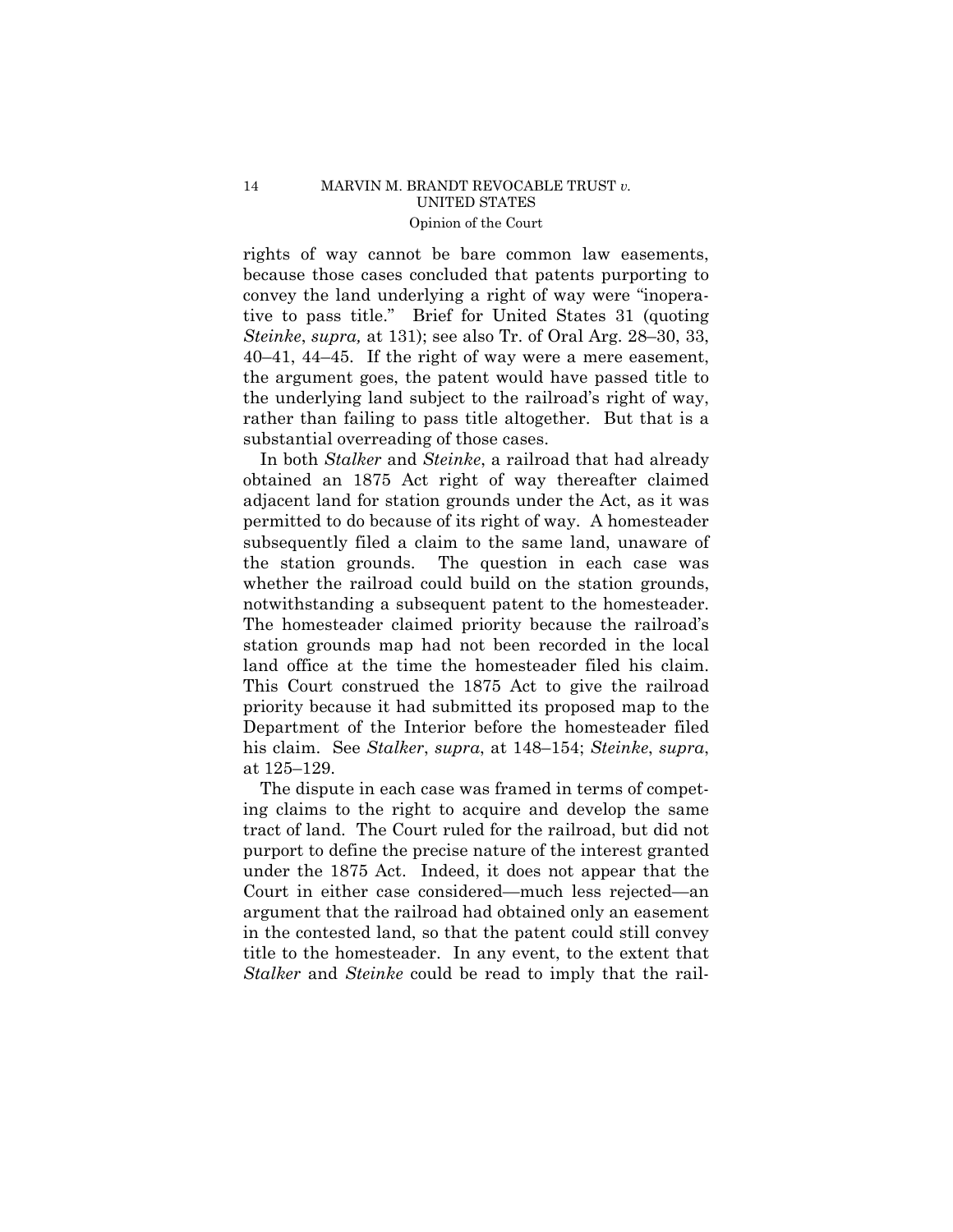roads had been granted something more than an easement, any such implication would not have survived this Court's unequivocal statement in *Great Northern* that the 1875 Act "clearly grants only an easement, and not a fee." 315 U. S., at 271.

Finally, the Government relies on a number of later enacted statutes that it says demonstrate that Congress believed the United States had retained a reversionary interest in the 1875 Act rights of way. Brief for United States 34–42. But each of those statutes purported only to dispose of interests the United States already possessed, not to create or modify any such interests in the first place. First, in 1906 and 1909, Congress declared forfeited any right of way on which a railroad had not been constructed in the five years after the location of the road. 43 U. S. C. §940. The United States would "resume[ ] the full title to the lands covered thereby free and discharged of such easement," but the forfeited right of way would immediately "inure to the benefit of any owner or owners of land conveyed by the United States prior to such date." *Ibid.* 

Then, in 1922, Congress provided that whenever a railroad forfeited or officially abandoned its right of way, "all right, title, interest, and estate of the United States in said lands" (other than land that had been converted to a public highway) would immediately be transferred to either the municipality in which it was located, or else to the person who owned the underlying land. 43 U. S. C. §912*.* Finally, as part of the National Trails System Improvements Act of 1988, Congress changed course and sought to retain title to abandoned or forfeited railroad rights of way, specifying that "any and all right, title, interest, and estate of the United States" in such rights of way "shall remain in the United States" upon abandonment or forfeiture. 16 U. S. C. §1248(c).

The Government argues that these statutes prove that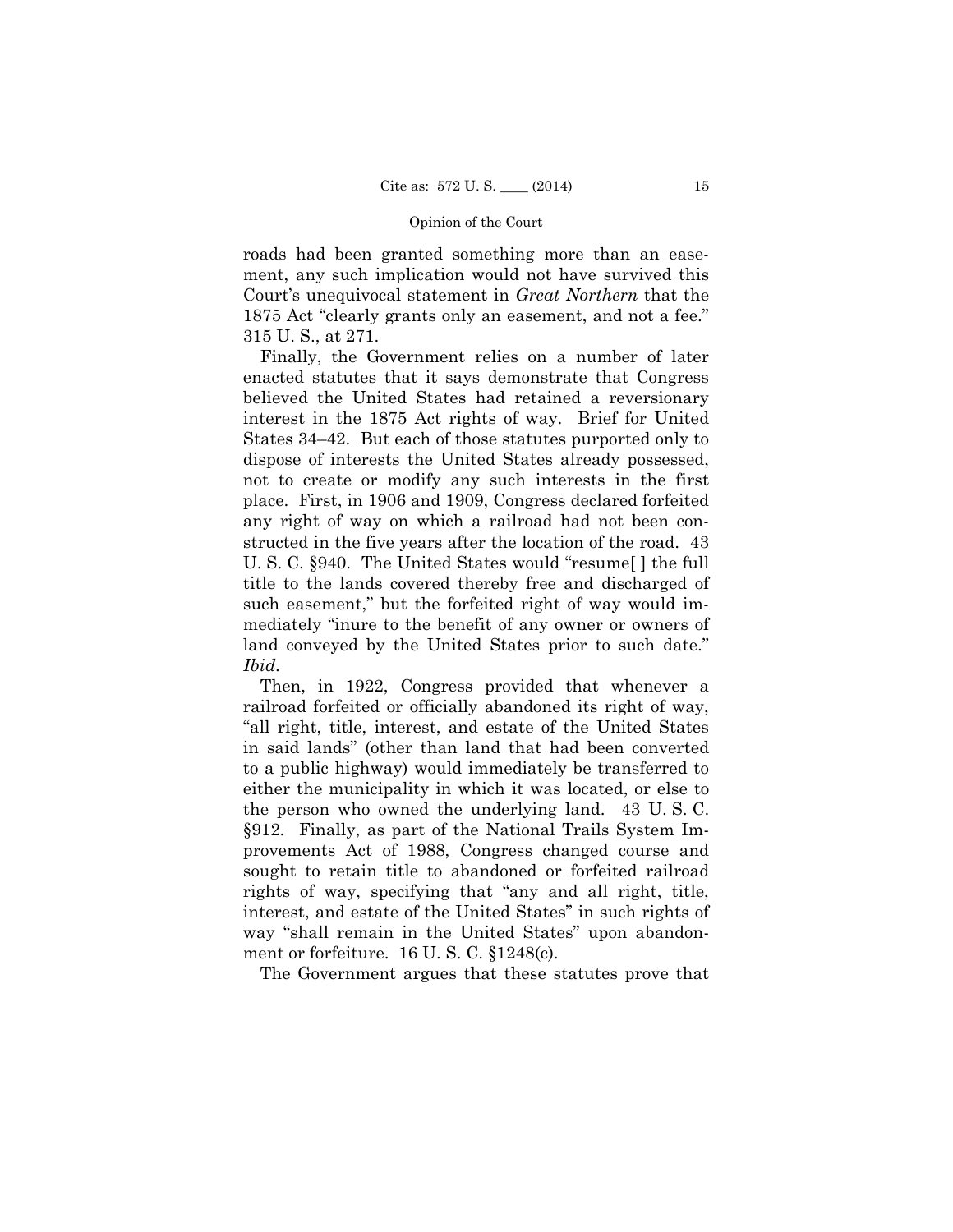Congress intended to retain (or at least believed it had retained) a reversionary interest in 1875 Act rights of way. Otherwise, the argument goes, these later statutes providing for the disposition of the abandoned or forfeited strips of land would have been meaningless. That is wrong. This case turns on what kind of interest Congress granted to railroads in their rights of way in 1875. Cf. *Leo Sheep Co.*, 440 U. S., at 681 ("The pertinent inquiry in this case is the intent of Congress when it granted land to the Union Pacific in 1862."). *Great Northern* answered that question: an easement. The statutes the Government cites do not purport to define (or redefine) the nature of the interest conveyed under the 1875 Act. Nor do they shed light on what kind of property interest Congress intended to convey to railroads in 1875. See *United States* v. *Price*, 361 U. S. 304, 313 (1960) ("the views of a subsequent Congress form a hazardous basis for inferring the intent of an earlier one").

In other words, these statutes do not tell us whether the United States has an interest in any particular right of way; they simply tell us how any interest the United States might have should be disposed of. For pre-1871 rights of way in which the United States retained an implied reversionary interest, or for rights of way crossing public lands, these statutes might make a difference in what happens to a forfeited or abandoned right of way. But if there is no "right, title, interest, [or] estate of the United States" in the right of way, 43 U. S. C. §912, then the statutes simply do not apply.

We cannot overlook the irony in the Government's argument based on Sections 912 and 940. Those provisions plainly evince Congress's intent to divest the United States of any title or interest it had retained to railroad rights of way, and to vest that interest in individuals to whom the underlying land had been patented—in other words, people just like the Brandts. It was not until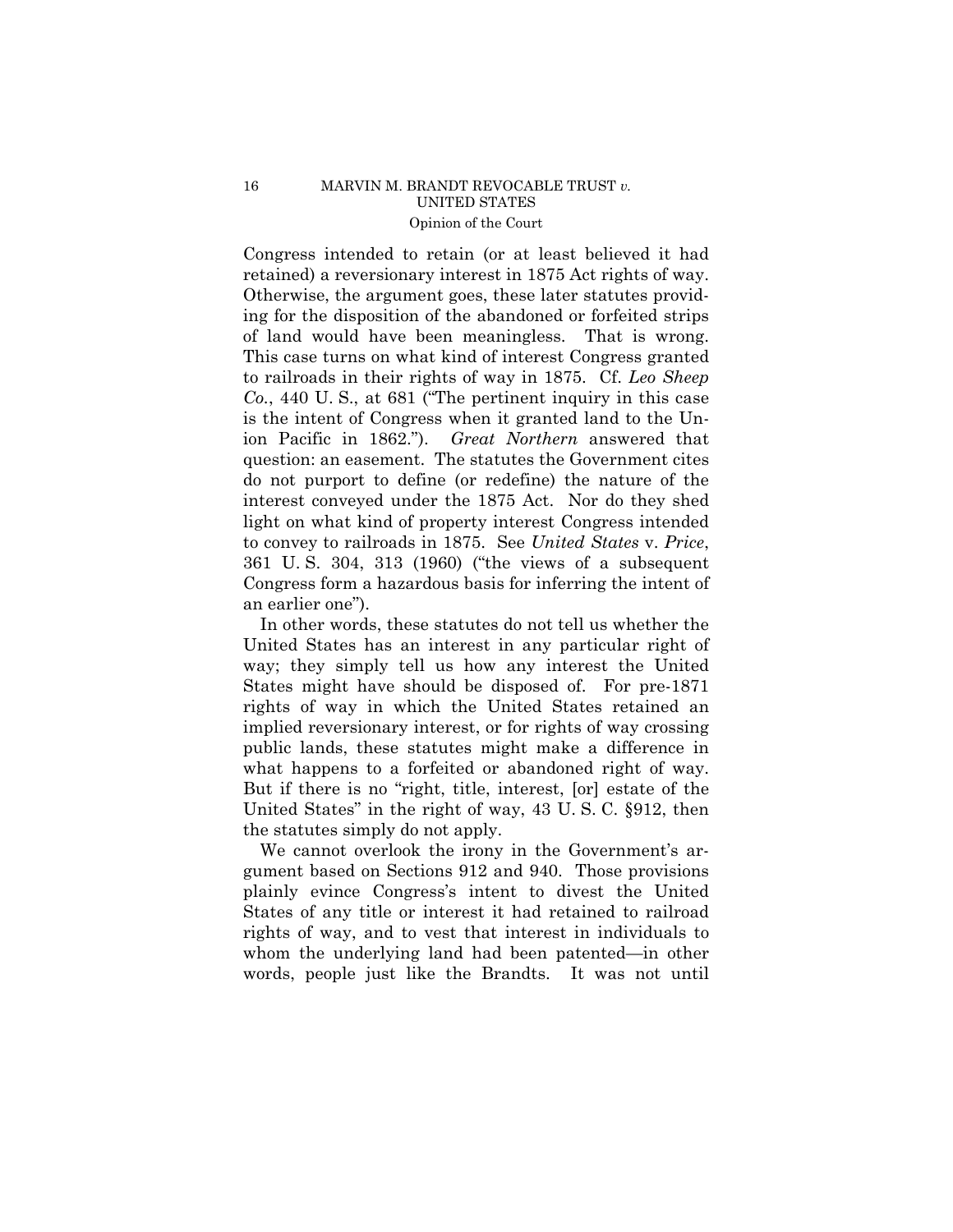1988—12 years after the United States patented the Fox Park parcel to the Brandts—that Congress did an aboutface and attempted to reserve the rights of way to the United States. That policy shift cannot operate to create an interest in land that the Government had already given away.5

\* \* \*

More than 70 years ago, the Government argued before this Court that a right of way granted under the 1875 Act was a simple easement. The Court was persuaded, and so ruled. Now the Government argues that such a right of way is tantamount to a limited fee with an implied reversionary interest. We decline to endorse such a stark change in position, especially given "the special need for certainty and predictability where land titles are concerned." *Leo Sheep Co.*, *supra*, at 687.

The judgment of the United States Court of Appeals for the Tenth Circuit is reversed, and the case is remanded for further proceedings consistent with this opinion.

*It is so ordered.* 

——————

 *Great Northern R. Co.* v*. United States*, 315 U. S. 262, 272 (1942)), but <sup>5</sup>The dissent invokes the principle that "any ambiguity in land grants" 'is to be resolved favorably to a sovereign grantor,'" post, at 1 (quoting the Solicitor General does not—for a very good reason. The Government's argument here is that it gave away *more* in the land grant than an easement, so that more should revert to it now. A principle that ambiguous grants should be construed in favor of the sovereign hurts rather than helps that argument. The dissent's quotation is indeed from *Great Northern*, where the principle was cited in support of the Government's argument that its 1875 Act grant conveyed "only an easement, and not a fee." *Id.,* at 271.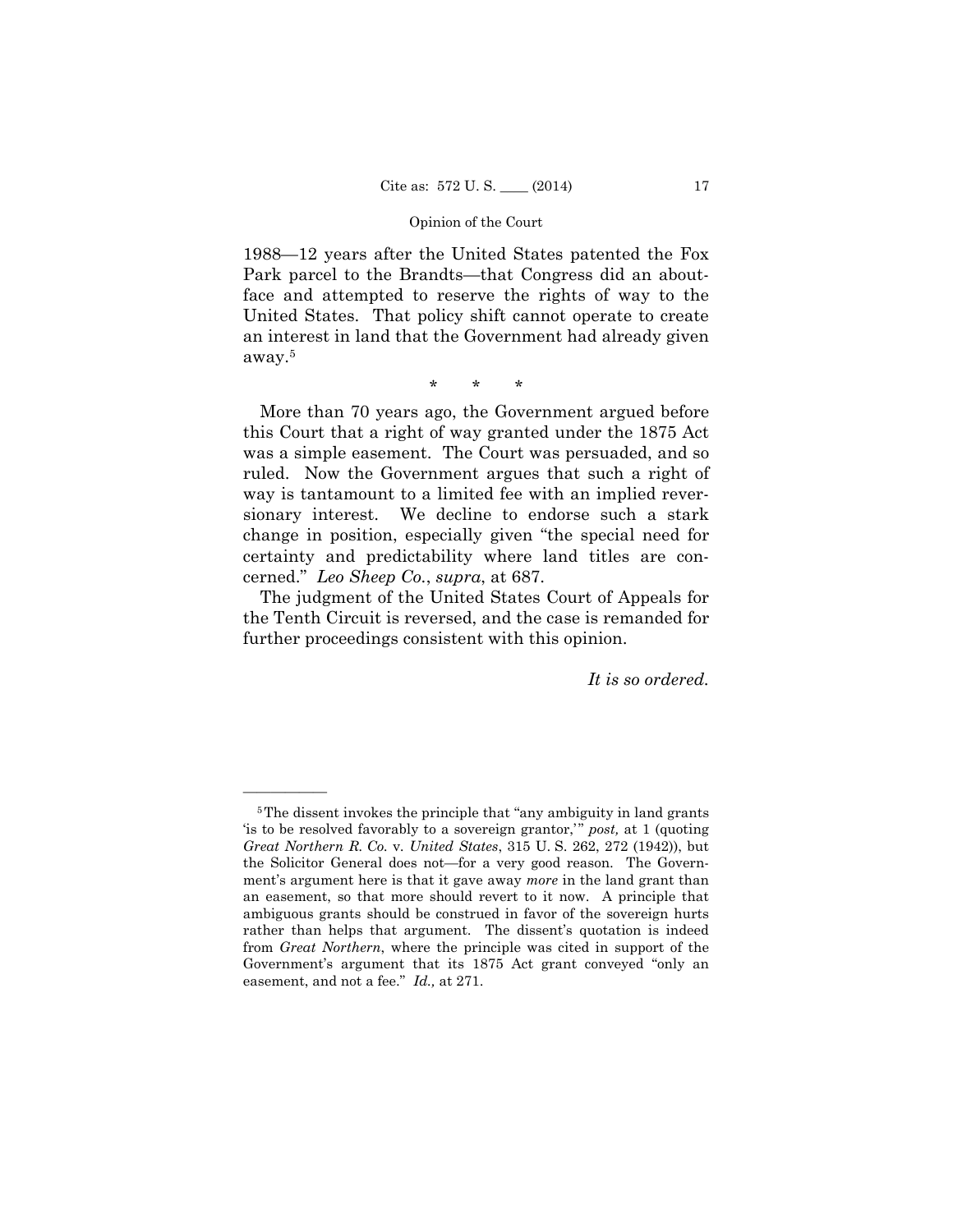SOTOMAYOR, J., dissenting

### $\frac{1}{2}$  ,  $\frac{1}{2}$  ,  $\frac{1}{2}$  ,  $\frac{1}{2}$  ,  $\frac{1}{2}$  ,  $\frac{1}{2}$  ,  $\frac{1}{2}$ **SUPREME COURT OF THE UNITED STATES**

### $\frac{1}{2}$  ,  $\frac{1}{2}$  ,  $\frac{1}{2}$  ,  $\frac{1}{2}$  ,  $\frac{1}{2}$  ,  $\frac{1}{2}$ No. 12–1173

# MARVIN M. BRANDT REVOCABLE TRUST, ET AL. PETITIONERS *v.* UNITED STATES

# ON WRIT OF CERTIORARI TO THE UNITED STATES COURT OF APPEALS FOR THE TENTH CIRCUIT

[March 10, 2014]

### JUSTICE SOTOMAYOR, dissenting.

The Court bases today's holding almost entirely on *Great Northern R. Co.* v. *United States*, 315 U. S. 262, 271 (1942), and its conclusion that the General Railroad Rightof-Way Act of 1875 granted "only an easement, and not a fee," to a railroad possessing a right of way. The Court errs, however, in two ways. First, it does not meaningfully grapple with prior cases—*Northern Pacific R. Co*. v. *Townsend*, 190 U. S. 267, 271 (1903), and *Rio Grande Western R. Co*. v. *Stringham*, 239 U. S. 44, 47 (1915)—that expressly concluded that the United States retained a reversionary interest in railroad rights of way. To the extent the Court regards *Great Northern* as having abrogated these precedents, it places on *Great Northern* more weight than that case will bear. Second, the Court relies on "basic common law principles," *ante,* at 12, without recognizing that courts have long treated railroad rights of way as *sui generis* property rights not governed by the ordinary common-law regime. Because *Townsend* and *Stringham*  largely dictate the conclusion that the Government retained a reversionary interest when it granted the right of way at issue, and because any ambiguity in land grants "is to be resolved favorably to a sovereign grantor," *Great Northern*, 315 U. S., at 272, I respectfully dissent.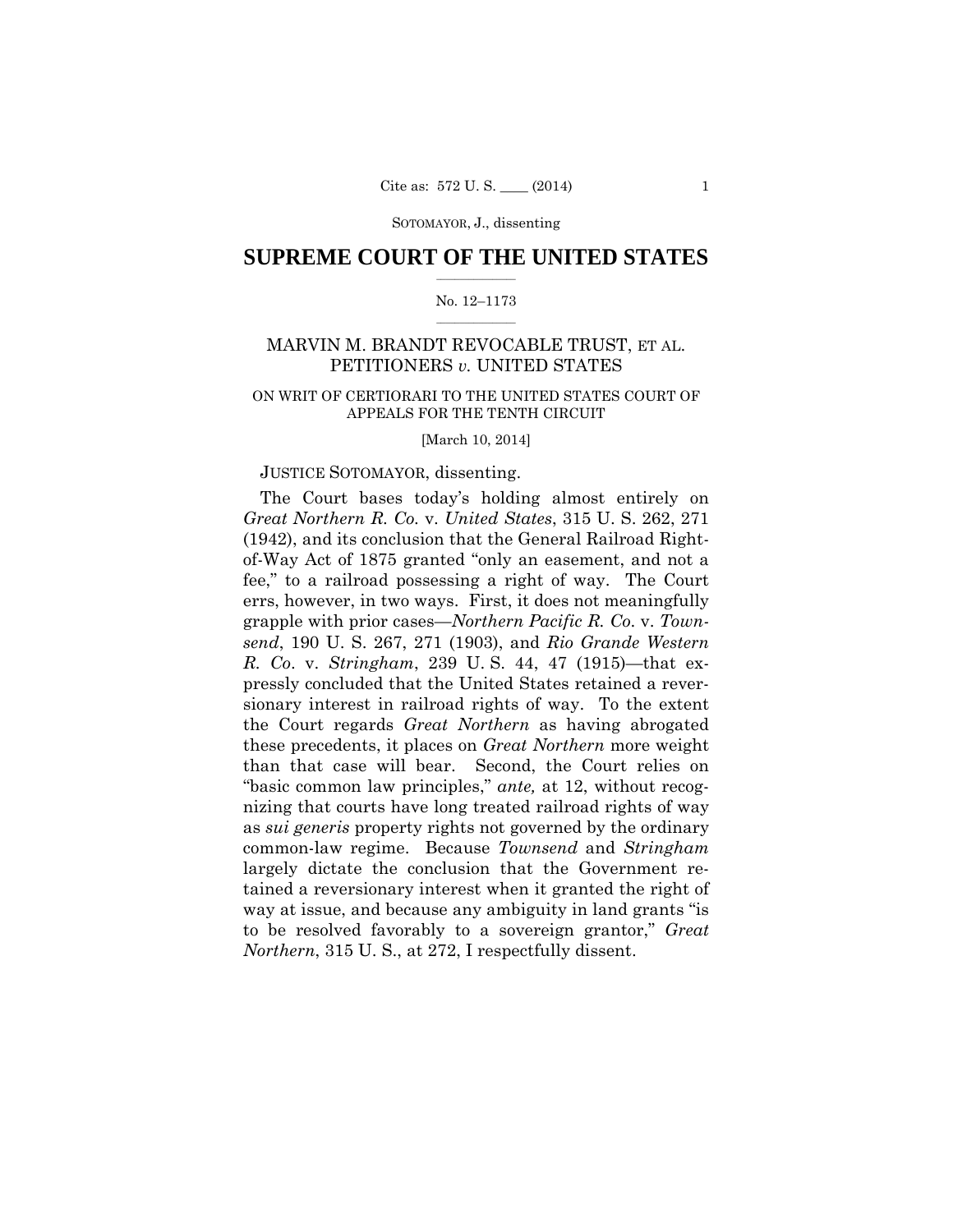# 2 MARVIN M. BRANDT REVOCABLE TRUST *v.* UNITED STATES SOTOMAYOR, J., dissenting

I

 which it was granted." *Ibid.* In essence, the Court held, Over a century ago, this Court held that a right of way granted to a railroad by a pre-1871 Act of Congress included "an implied condition of reverter" to the Government if the right of way ceased to be used "for the purpose for which it was granted." *Northern Pacific R. Co*. v. *Townsend*, 190 U. S. 267, 271 (1903). The question in *Townsend* was whether individual homesteaders could acquire title by adverse possession to land granted by the United States as a railroad right of way. The Court held that they could not, because "the land forming the right of way was not granted with the intent that it might be absolutely disposed of at the volition of the company." *Ibid.* "On the contrary," the Court held, "the grant was explicitly stated to be for a designated purpose, one which negated the existence of the power to voluntarily alienate the right of way or any portion thereof." *Ibid*. Hence the "implied condition of reverter in the event that the company ceased to use or retain the land for the purpose for "the grant was of a limited fee," *ibid.*—commonly known as a defeasible fee, see Restatement (First) of Property §16 (1936)—rather than fee simple. Thus, if the railroad were to abandon its use of the right of way, the property would revert to the United States.

The Court later confirmed in *Rio Grande Western R. Co*. v. *Stringham*, 239 U. S. 44, 47 (1915), that this rule applies not just to pre-1871 land grants to railroads, but also to rights of way granted under the General Railroad Right-of-Way Act—the Act under which the United States granted the right of way at issue in this case. That case stated that rights of way granted under the 1875 Act are "made on an implied condition of reverter in the event that the company ceases to use or retain the land for the purposes for which it is granted." *Ibid.* Indeed, *Stringham*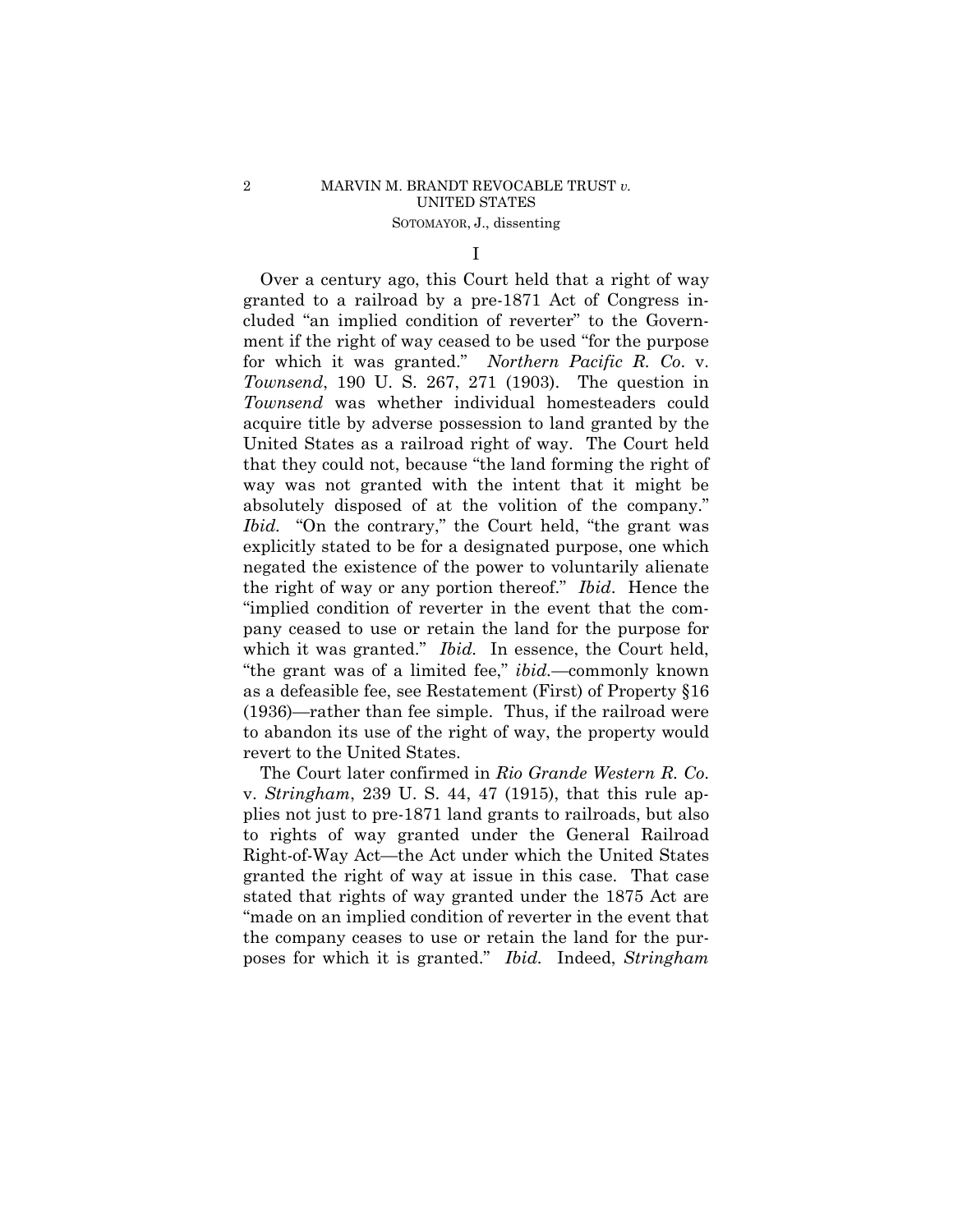#### SOTOMAYOR, J., dissenting

sustained the validity of the reverter where, as here, the United States patented the adjacent land "subject to [the] right of way." *Id*., at 46. If *Townsend* and *Stringham* remain good law on that point, then this case should be resolved in the Government's favor.

# II A

This case therefore turns on whether, as the majority asserts, *Great Northern* "disavowed" *Townsend* and *Stringham* as to the question whether the United States retained a reversionary interest in the right of way. *Ante,*  at 10. *Great Northern* did no such thing. Nor could it have, for the Court did not have occasion to consider that question.

In *Great Northern*, a railroad sought to drill for oil beneath the surface of a right of way granted under the 1875 Act. We held that the railroad had no right to drill, because the United States did not convey the underlying oil and minerals when it granted the railroad a right of way. In language on which the Court relies heavily, *Great Northern* opined that the 1875 Act granted the railroad "only an easement, and not a fee." 315 U. S., at 271.

But that language does not logically lead to the place at which the majority ultimately arrives. All that *Great Northern* held—all, at least, that was necessary to its ruling—was that the right of way did not confer one particular attribute of fee title. Specifically, the Court held, the right of way did not confer the right to exploit subterranean resources, because the 1875 Act could not have made clearer that the right of way extended only to surface lands: It provided that after the recordation of a right of way, "all . . . lands *over* which such right of way shall pass shall be disposed of subject to such right of way." *Ibid.* (second emphasis and internal quotation marks omitted). But the Court did not hold that the right of way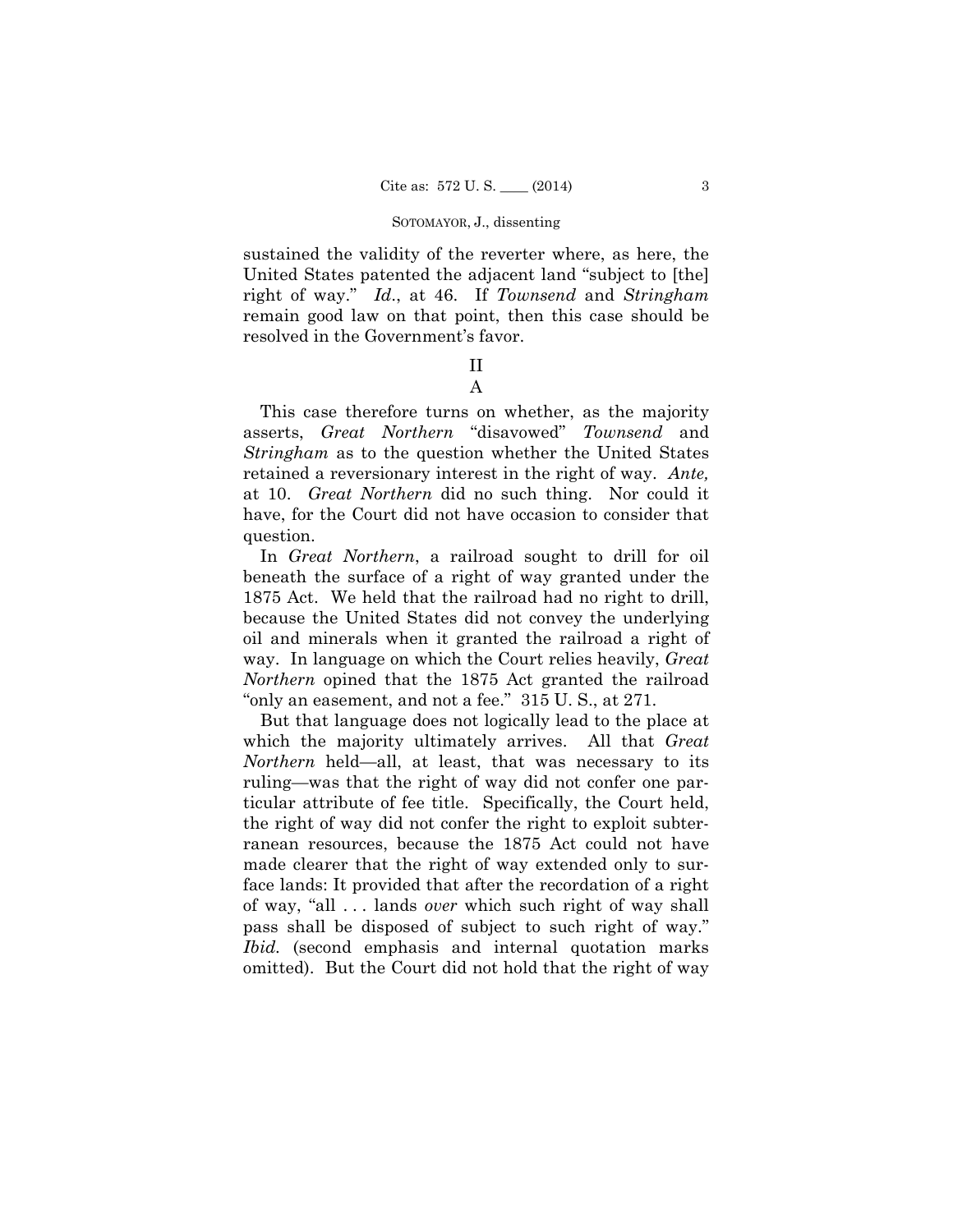### 4 MARVIN M. BRANDT REVOCABLE TRUST *v.* UNITED STATES SOTOMAYOR, J., dissenting

failed to confer any sticks in the proverbial bundle of rights generally associated with fee title. Cf. B. Cardozo, The Paradoxes of Legal Science 129 (1928) (reprint 2000); *United States* v. *Craft*, 535 U. S. 274, 278 (2002). And this case concerns an attribute of fee title—defeasibility—that no party contends was at issue in *Great Northern*.

The majority places heavy emphasis on *Great Northern*'s characterization of rights of way under the 1875 Act as "easements," rather than "limited fees." When an easement is abandoned, the majority reasons, it is extinguished; in effect, it reverts to the owner of the underlying estate, rather than to its original grantor. *Ante,* at 11–12. For that reason, the majority concludes, "basic common law principles" require us to retreat from our prior holdings that railroad rights of way entail an implied possibility of reverter to the original grantor—the United States should the right of way cease to be used by a railroad for its intended purpose. *Ante*, at 12.

 that even if a particular right of way granted by the United But federal and state decisions in this area have not historically depended on "basic common law principles." To the contrary, this Court and others have long recognized that in the context of railroad rights of way, traditional property terms like "fee" and "easement" do not neatly track common-law definitions. In *Stringham*, the Court articulated ways in which rights of ways bear attributes both of easements and fees, explaining that "[t]he right of way granted by [the 1875 Act] and similar acts is neither a mere easement, nor a fee simple absolute." 239 U. S., at 47. In *New Mexico* v. *United States Trust Co.*, 172 U. S. 171, 182–183 (1898), the Court further observed States was an "easement," then it was "surely more than an ordinary easement" because it had "attributes of the fee" like exclusive use and possession. See also *Western Union Telegraph Co.* v. *Pennsylvania R. Co.*, 195 U. S. 540, 569–570 (1904) (reaffirming this view). Earlier, in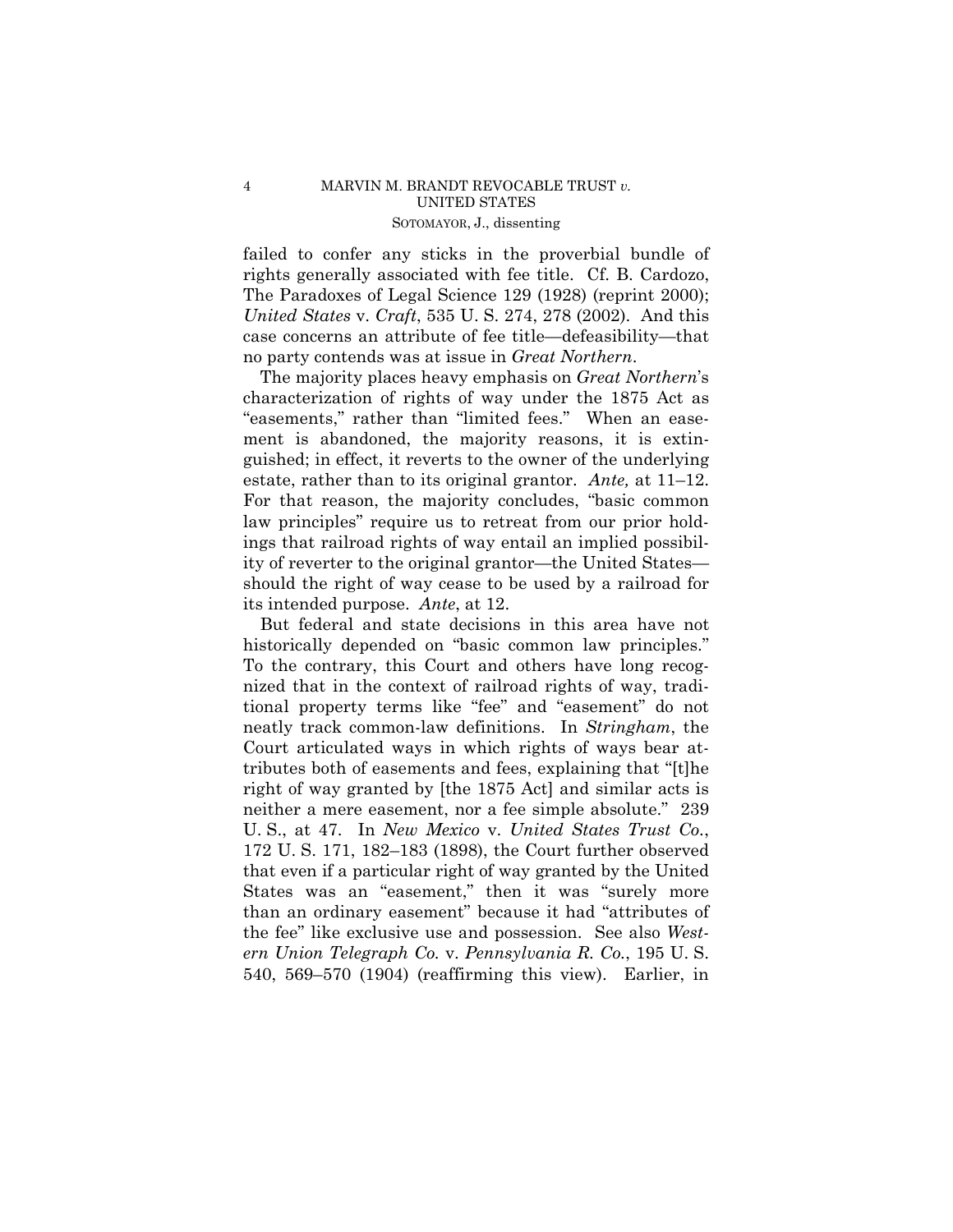#### SOTOMAYOR, J., dissenting

1854, the Massachusetts Supreme Judicial Court had explained that although the right acquired by a railroad was "technically an easement," it "require[d] for its enjoyment a use of the land permanent in its nature and practically exclusive." *Hazen* v. *Boston and Me. R. Co.*, 68 Mass. 574, 580 (1854). And the Iowa Supreme Court, in a late 19th-century opinion, observed that "[t]he easement" in question "is not that spoken of in the old law books, but is peculiar to the use of a railroad." *Smith* v. *Hall*, 103 Iowa 95, 96, 72 N. W. 427, 428 (1897).

Today's opinion dispenses with these teachings. Although the majority canvasses the special role railroads played in the development of our Nation, it concludes that we are bound by the common-law definitions that apply to more typical property. In doing so, it ignores the *sui generis* nature of railroad rights of way. That *Great Northern* referred to a right of way granted under the 1875 Act as an "easement" does not derail the Court's previous unequivocal pronouncements that rights of way under the Act are "made on an implied condition of reverter." *Stringham*, 239 U. S., at 47.

# B

Not only does *Great Northern* fail to support the majority's conclusion; significant aspects of *Great Northern*'s reasoning actually support the contrary view. In that case, the Court relied heavily on Congress' policy shift in the early 1870's away from bestowing extravagant "'subsidies in public lands to railroads and other corporations.'" 315 U. S., at 273–274 (quoting Cong. Globe, 42d Cong., 2d Sess., 1585 (1872)). That history similarly weighs in the Government's favor here. Just as the post-1871 Congress did not likely mean to confer subsurface mineral rights on railroads, as held in *Great Northern*, it did not likely mean to grant railroads an indefeasible property interest in rights of way—a kind of interest more generous than that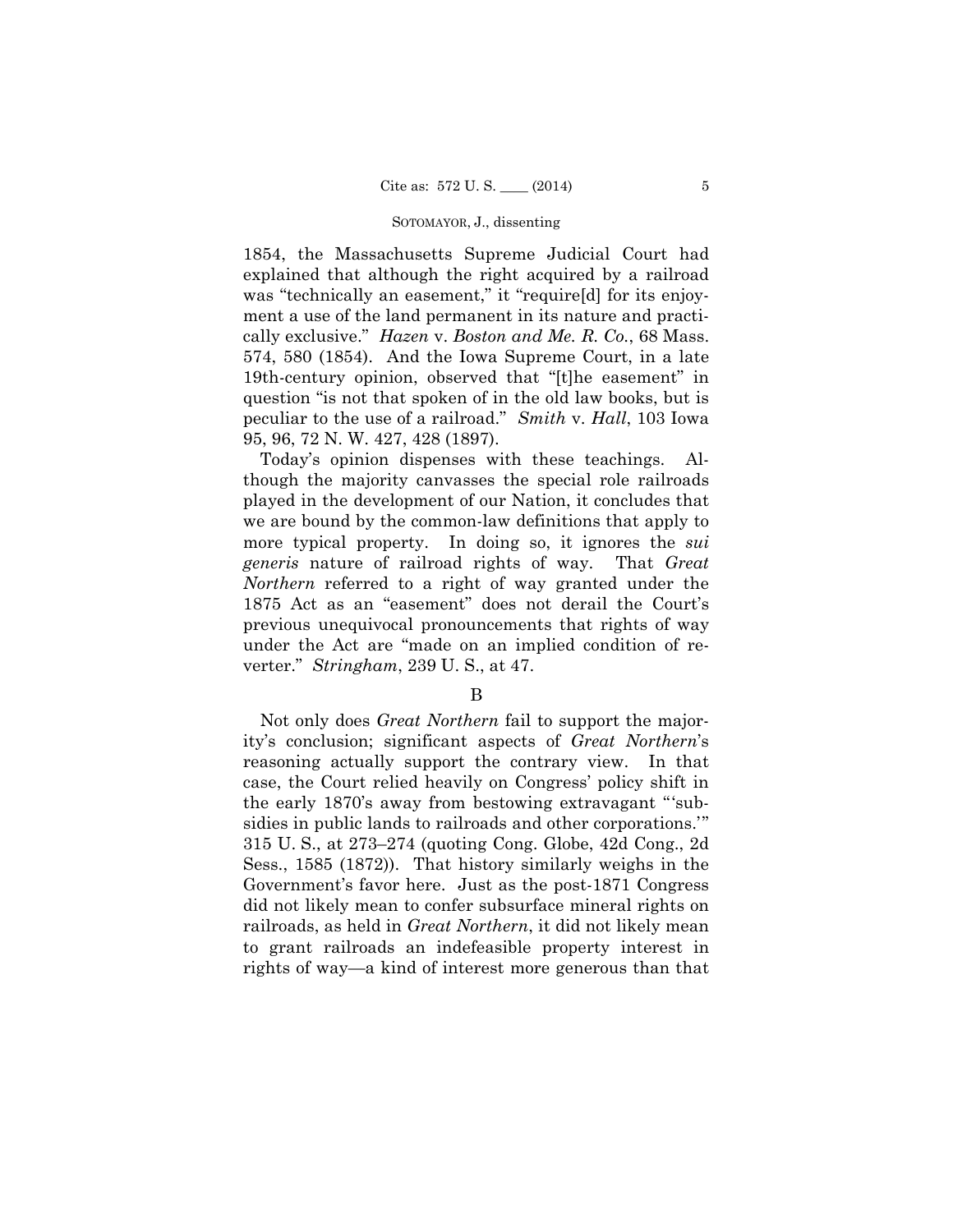## 6 MARVIN M. BRANDT REVOCABLE TRUST *v.* UNITED STATES SOTOMAYOR, J., dissenting

which it gave in our cases concerning pre-1871 grants.

 As in *Great Northern*, moreover, the purpose of the 1875 Act supports the Government. Congress passed the Act, we noted, "to permit the construction of railroads through public lands" and thus to "enhance their value and hasten their settlement." 315 U. S., at 272*.* In *Great Northern*, we held, that purpose did not require granting to the railroad any right to that which lay beneath the surface. The same is true here. As we recognized in *Townsend* and *Stringham*, the United States granted rights of way to railroads subject to "an implied condition of reverter in the event that the" railroads "cease[d] to use or retain the land for the purposes for which it is granted." *Stringham*, 239 U. S., at 47. Nothing about the purpose of the 1875 Act suggests Congress ever meant to abandon that sensible limitation.

Further, *Great Northern* relied on the conventional rule that "a grant is to be resolved favorably to a sovereign grantor," 315 U. S., at 272, and that "'nothing passes but what is conveyed in clear and explicit language," *ibid.* (quoting *Caldwell* v. *United States*, 250 U. S. 14, 20 (1919)). "Nothing in the [1875] Act," we observed, "may be characterized as a 'clear and explicit' conveyance of the . . . oil and minerals" underlying a right of way. 315 U. S., at 272*.* Just so here, as nothing in the 1875 Act clearly evinces Congress' intent not to make the rights of way conveyed under the Act defeasible, in the manner described by *Townsend* and *Stringham*. In fact, the presumption in favor of sovereign grantors applies doubly here, where the United States was the sovereign grantor both of the right of way and of the ultimate patent.

# III

The majority notes that in *Great Northern*, the United States took the position that rights of way granted to railroads are easements. *Ante,* at 9. In the majority's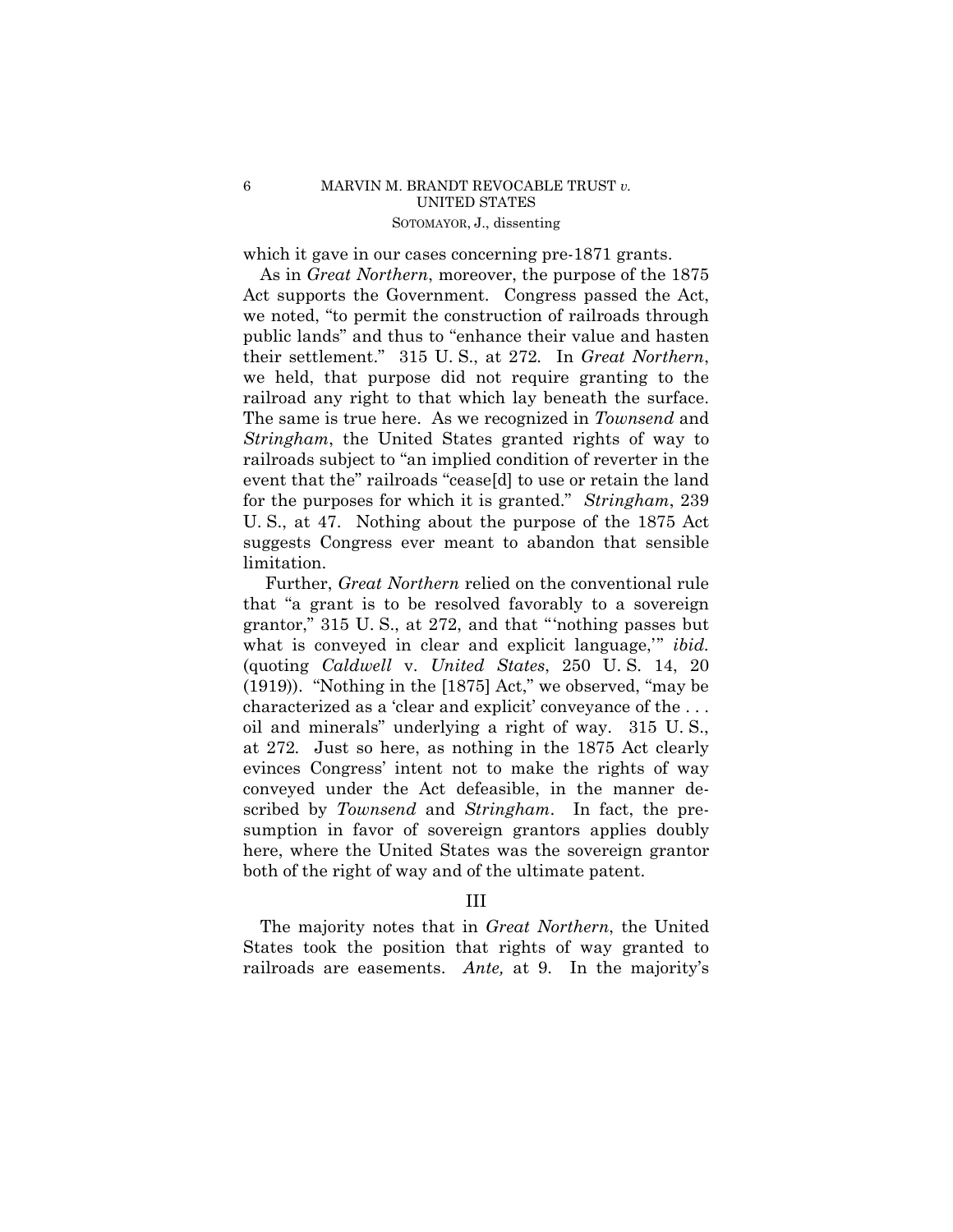### SOTOMAYOR, J., dissenting

view, because the *Great Northern* Court adopted that position "in full," it is unfair for the Government to backtrack on that position now. *Ante,* at 9.

 ment to change positions on an issue over a 70-year period, Even assuming that it is an injustice for the Governit is not clear that such a change in position happened here. Yes, the Government argued in *Great Northern* that a right of way was an "easement." It proposed, however, that the right of way may well have had "some of the attributes of a fee." Brief for United States in *Great Northern R. Co.* v. *United States*, O. T. 1941, No. 149, pp. 36–37. The Government contended that it is "'not important whether the interest or estate passed be considered an easement or a limited fee,'" observing that an easement "may be held in fee determinable." Id., at 35–36 (quoting *United States* v. *Big Horn Land & Cattle Co*., 17 F. 2d 357, 365 (CA8 1927)). Indeed, the Government expressly reserved the possibility that it retained a reversionary interest in the right of way, even if the surrounding land was patented to others. Brief for United States in *Great Northern,* at 10 n. 4. The Court is right to criticize the Government when it takes "self-serving" and contradictory positions, *ante*, at 12, but such critique is misplaced here.

\* \* \*

Since 1903, this Court has held that rights of way were granted to railroads with an implied possibility of reverter to the United States. Regardless of whether these rights of way are labeled "easements" or "fees," nothing in *Great Northern* overruled that conclusion. By changing course today, the Court undermines the legality of thousands of miles of former rights of way that the public now enjoys as means of transportation and recreation. And lawsuits challenging the conversion of former rails to recreational trails alone may well cost American taxpayers hundreds of